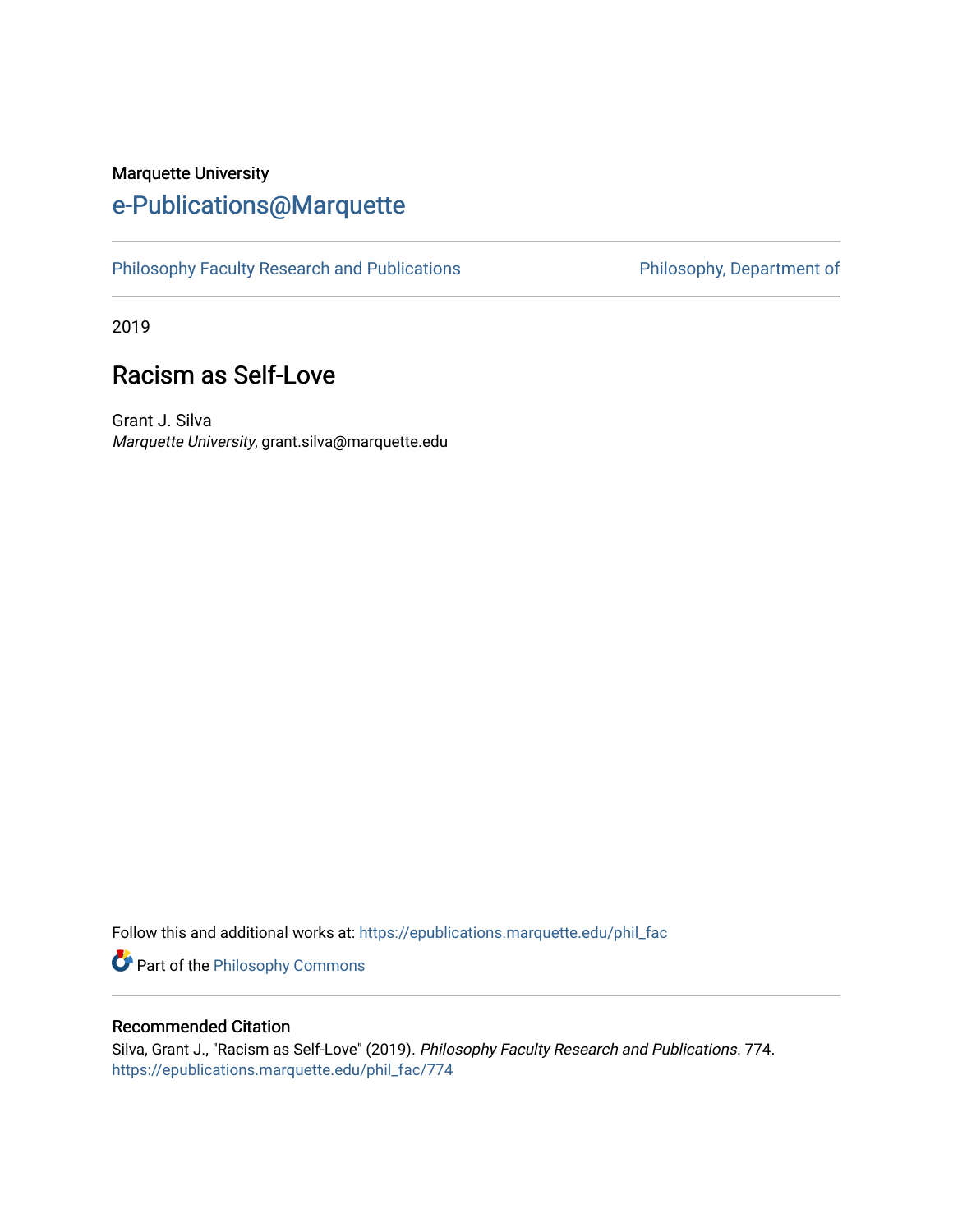**Marquette University**

# **e-Publications@Marquette**

#### *Philosophy Faculty Research and Publications/College of Arts and Sciences*

*This paper is NOT THE PUBLISHED VERSION;* **but the author's final, peer-reviewed manuscript.** The published version may be accessed by following the link in the citation below.

*Radical Philosophy Review, Vol.* 22, No. 1 (2019) : 85-112. **DOI. This article is © Philosophy** Documentation Center and permission has been granted for this version to appear in [e-](http://epublications.marquette.edu/)[Publications@Marquette.](http://epublications.marquette.edu/) Philosophy Documentation Center does not grant permission for this article to be further copied/distributed or hosted elsewhere without the express permission from Philosophy Documentation Center.

# Racism as Self-Love

Grant J. Silva

#### Abstract:

In the United States today, much interpersonal racism is driven by corrupt forms of self-preservation. Drawing from Jean-Jacques Rousseau, I refer to this as self-love racism. The byproduct of socially-induced racial anxieties and perceived threats to one's physical or social wellbeing, self-love racism is the protective attachment to the racialized dimensions of one's social status, wealth, privilege, and/or identity. Examples include police officer related shootings of unarmed Black Americans, anti-immigrant sentiment, and the resurgence of unabashed white supremacy. This form of racism is defined less by the introduction of racism into the world and more on the perpetuation of racially unjust socioeconomic and political structures. My theory, therefore, works at the intersection of the interpersonal and structural by offering an account of moral complacency in racist social structures. My goal is to reorient the directionality of philosophical work on racism by questioning the sense of innocence at the core of white ways-of-being.

Our movement is a movement built on love. It's love for fellow citizens. It's love for struggling Americans who've been left behind, and love for every American child who deserves a chance to have all of their dreams come

true.

—Donald J. Trump, 22 August 2017, Phoenix, Arizona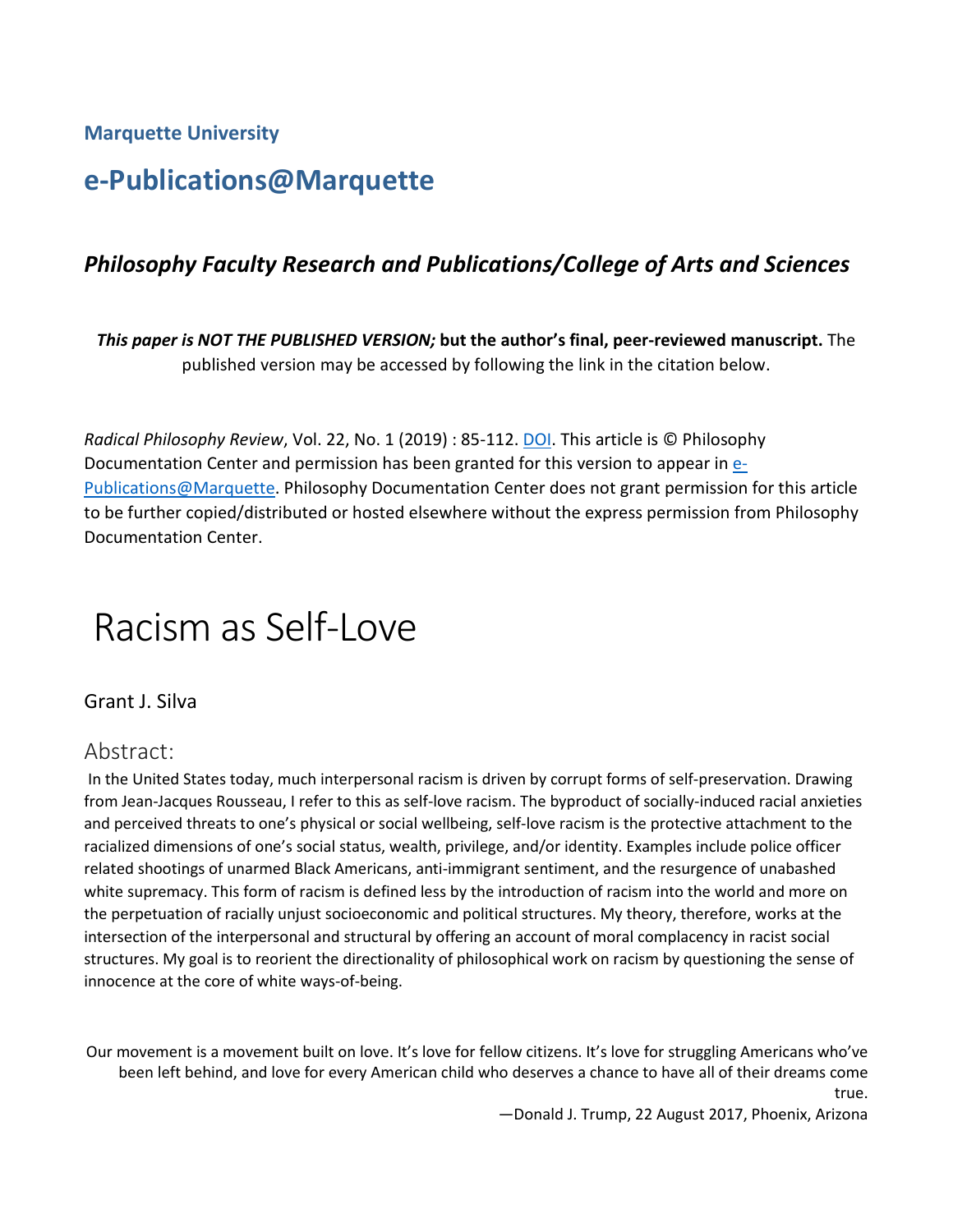It is not the unloved who initiate disaffection, but those who cannot love because they love only themselves. —Paulo Freire, *Pedagogy of the Oppressed*

At what point, if ever, is it reasonable to be racist? Although perhaps a strange question, this essay focuses on those instances in which many of the internal and external motivations that keep people from being racist personal shame and disappointment, loss of friendships and family ties, public opprobrium, adverse legal consequences, and even material costs in employment, business, and opportunity—become negligible. In the current social and political context of the United States (and also in several other so-called "first-world" countries), many people believe that being racist is not so bad when one's life, social wellbeing, or their "nation" is at stake.<sup>1</sup> In the examples offered below, many individuals will claim that they are *not* racist since their actions are uninspired by hatred or malice but have some form of self-preservation at their core. While cognizant of the fact that socially-induced racial anxieties and perverse stereotypes are driving their actions, their concern for the "self" outweighs any compelling reason to not be racist. "Racism" (if we could call it that) thereby seems prudential, if not necessary and unavoidable, in light of perceived threats to one's physical or social existence.

For this reason, this essay advances an understanding of racism predicated on self-love. The absence of intentional hatred or ill will is not enough to avoid the charge of racism. One can be racist for loving themselves too much, especially when such self-love requires the continual denigration of racialized others. In one sense, self-love racism is a consequence of an agent being insufficiently motivated to think in "non-racist" ways about racialized minorities on account of an overriding concern for the self; to deliberately abide by racist stereotypes and harbor racist expectations while navigating the social world, showing little to no concern for the oppressive, totalizing, and dangerous nature of such ways of thinking particularly for nonwhite people. In another sense, self-love racism amounts to the desire to maintain (or return to) a specific socioeconomic and racial status quo insofar as this perpetuates the economy of value and social privilege attached to racial identities; it is the protective attachment to the racialized dimensions of one's social status, esteem, wealth, privilege, and identity.

The sense of "self-love" operative here is indebted to Jean-Jacques Rousseau's distinction between *amour de soi*  ("self-preservation") and *amour-propre* ("self-love").2 While the former is simply the desire to stay alive and is the sense of self-preservation found in all animals, the latter is the desire to persist as *that* individual which society, and thus social inequality (for Rousseau), makes possible. By exposing racial privilege masked as entitlement, Rousseau's use of self-love assists in identifying and critiquing the selfishness, resistance, arrogance, moral evasion, and obfuscation that accompany contemporary discussions of racism in the United States today. Contrary to the intimate link between racism and hatred maintained by our society, the language of 'love' is quite appropriate here. It continues the theme of racism as "rooted in the heart" or grounded in personal affect; signifies an affective attachment or longing for something or someone, namely, that sense of self dependent upon (and derived from) inequality; and even reminds of how intoxicating emotive responses to social stimuli can be. People usually do a lot of stupid things for love, being racist is but one more.

Racist acts of self-love are idiosyncratic of societies plagued by extant forms of socioeconomic and racial inequality. Whereas most philosophical analyses of interpersonal racism focus on how it is *introduced* into the world via malicious or hate-filled moral agents (or even corrupt institutions), my account examines the workings of racism in social structures where racial injustice and inequality *are already present*. What difference does this make? When discussing racism many whites are often apprehensive and feel as if they are being personally attacked and blamed for historical injustices such as the colonization of the Americas, the African slave trade and chattel slavery, Jim Crow segregation, and more. This essay does not do this. White people alive today should not be blamed for the sins of yesteryear (unless, of course, if they actually participated in these wrongs).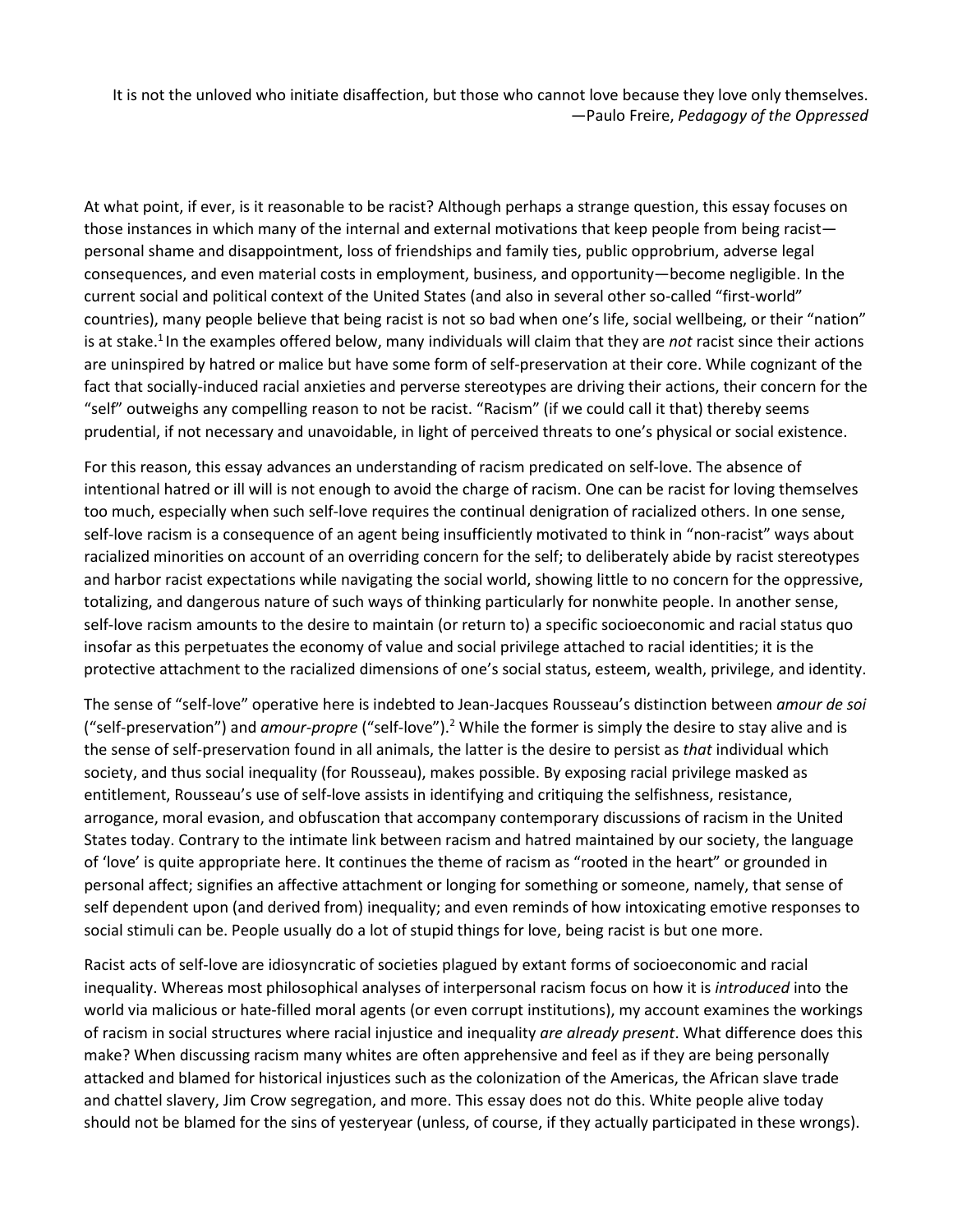Instead, I challenge readers, particularly white ones, to consider their complacency and investment in the racial status quo. While one might not be accountable for the past, how might they take part in upholding and preserving a racist present shaped by historical injustice?

Most people in our society are conditioned to think about racism as either a vicious demeanor or harmful action that denigrates an individual, community, or racial group. Heading in a different direction, I analyze racism's ability to keep one up; that is to say, its ability to maintain elevated social status and racial privilege. I have here in mind something akin to what sociologist Douglas Massey refers to as resource or opportunity "hoarding," a concept he couples with "exploitation" in order to explain not only how wealth is extracted from nonwhite bodies but also how it is kept out of their hands.<sup>3</sup>

The beauty of this empirical approach is that it makes possible a theory of moral responsibility for racism that works at the intersection of the structural and interpersonal. It also questions the sense of innocence undergirding white ways-of-being. I strive to point out the fundamental conflict of interest residing at the core of white identity in the United States when it comes to racial justice. I think that a majority of those in racially dominant positions love themselves aplenty.4 Proof lies in the unwillingness to take those "risks" that would contribute to racial justice, forms of reluctance described in this work. Additional evidence is available in the resistance and hesitancy invoked by the fact that in order for racial equity to be possible, many people in privileged social positions will have to accept diminutions in quality of life. Racial justice cannot be cost-free. Most of the positive gains associated with white identity require the denigration of nonwhite peoples. They cannot, therefore, simply be redistributed equally to everyone. Disparities in salary and wage earnings, employment rates and opportunities, health care and general wellbeing, access to nutritious food and education, disproportionate incarceration rates, life expectancy, and more, would all be affected by efforts at engendering racial justice. Such a thought suggests that while glaring disparities in social, economic, and political statuses remain in place, perhaps "all lives [don't and shouldn't] matter [in the same way]."

#### I. The Ideological Proportions of Racism as Intentional Hatred

For some time now, the idea of racism has been caught in a bind. On the one hand, sociologists and historians are clearly capable of demonstrating the reality of structural injustices connected to race and systemic forms of racism.<sup>5</sup> Unfortunately, on the other hand, these theories fall short when it comes to thinking about racism at the everyday level. The reason for this is that we continue to think about *interpersonal* racism from a set of presuppositions that confine it to intentional acts of hatred or malice. This proves problematic since few whites admit to harboring hatred towards nonwhites on account of their race. They subsequently fail to see their own contributions to systemic or structural wrongs—after all, only hateful or malicious people can be racists. What we are left with is a social world in which there is obviously "racism but no racists," to borrow a phrase from Eduardo Bonilla-Silva.6

To help resolve this issue, researchers, scholars and even policymakers have turned to the idea of implicit bias and other empirically-informed approaches in dealing with racism. These views explain how racial bias unfolds at the everyday level, but they make difficult, if not obviate altogether, moral analyses of racism. Implicit bias research suggests that racism is something that we do unwittingly or perform in a nonconscious manner; bias is a byproduct of the brain's hard-wiring, a remnant of our bio-evolutionary history, or even something we cannot help but internalize because of the (unjust) social structures that we find ourselves in (e.g., the idea that all people in the United States cannot help but harbor some level of anti-Black racism because our society is predicated on white supremacy). This is not to say that we cannot have any control over our biases, and here I share the concerns regarding implicit bias voiced by the critical race theorist and legal scholar Ian Haney López.<sup>7</sup> While we may be "programmed" to typify or pattern-recognize, it is a mistake to assume that we cannot help but attach this proclivity to racialized identities. Seeing race is learned-behavior, something our society teaches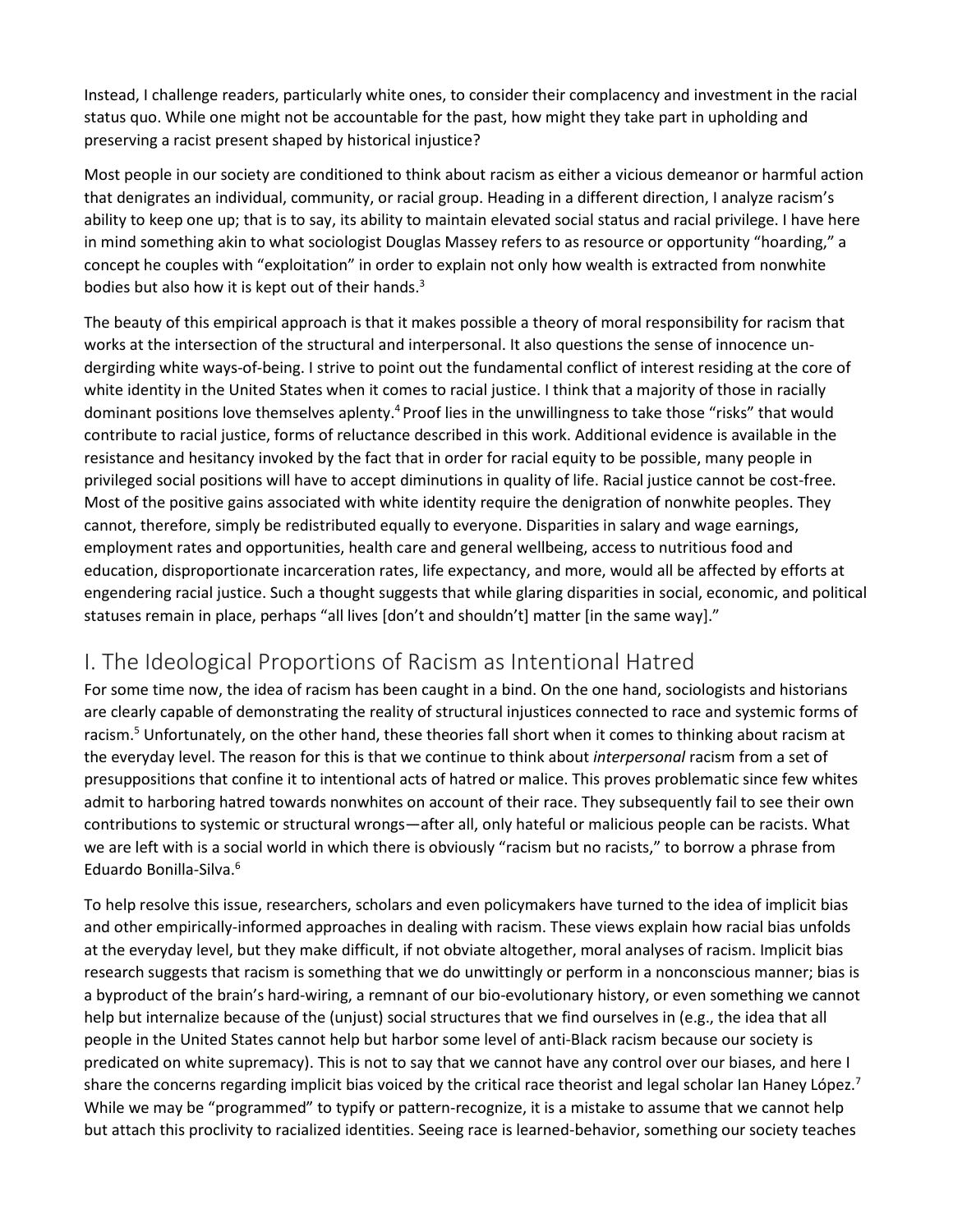in all the wrong ways. While rectifying or accounting for our biases remains possible, it requires levels of present-mindedness and a commitment to racial equity that many whites are unwilling to commit to (for reasons I articulate throughout this work). Effectively, with the implicit bias approach, we lose the ability to allocate moral blame for racial injustice unless, of course, we can prove that an agent harbors ill will in their heart and mind or if it can be demonstrated that a person is aware of their biases but still refuses to do something about it. The end result is a predicament where structural or systemic wrongs continue to unfold but those people taking part in this unfolding cannot be called "racist" or be assigned moral blame since they did not choose to be biased.

As an example, take the U.S. Supreme Court decision in *McCleskey v Kemp*, a case providing the precedent for racism "as rooted in episodic expression of individual malice."8 In this case, amidst the fact that there were obvious disparities in the sentencing of African Americans to the death penalty in the state of Georgia, such that Black people who killed a white person where twenty-two times more likely to be sentenced to death than whites guilty of the same crime, these statistics were viewed as a mere "discrepancy." Insofar as this discrepancy was not *motived* by intentional malice or explicit racial bias, the charge of racism could not stand. In the eyes of the *McCleskey* majority, racism requires evidence of "conscious" racial bias, with the burden being upon the accuser to furnish proof of racial prejudice or discrimination. As Michelle Alexander puts it,

By a one-vote margin, the Court rejected McCleskey's claims under the Fourteenth Amendment, insisting that unless McCleskey could prove that the prosecutor in his particular case *had sought the death penalty because of race or that the jury had imposed it for racial reasons*, the statistical evidence of race discrimination in Georgia's death penalty system did not provide unequal treatment under the law. The Court accepted the statistical evidence as valid but insisted that evidence of conscious, racial bias in McCleskey's individual case was necessary to provide unlawful discrimination. $9$ 

Although African Americans like McCleskey might have been disproportionality sentenced to death, there was no substantive proof that the prosecutor devalued his life because he was Black or that the jury felt that the death penalty was in order because of his race.

Operative within the majority opinion in *McCleskey* lies a conception of racism predicated on legalistic understandings of responsibility, especially that central to criminal responsibility. Furnishing proof of the guilty mind (*mens rea*) is necessary for the charge of racism, as *conscious* racial discrimination, to hold. In this context, an action is racist if it was performed with the intent to harm a person because of their race. Such a view finds its philosophical counterpart in Jorge Garcia's description of racism.10

Inspired by Kantian, Aristotelian, and scholastic influences, Garcia underscores the deliberate "infection" of our actions with negative emotions such as hatred, malice, or contempt. His view is input-oriented and centered on what goes *into* our actions rather than the consequences coming *from* them.11 Hence, a moral agent's intentions, motivations, desires, wants, likes and dislikes do all the dirty work when it comes to racism. One is racist for either willing malice and hatred in ways that result in the direct or indirect harm of individuals or groups on account of their race, or for blatantly disregarding/withholding minimal levels of moral consideration from a person or group on account of their race (what Garcia terms the derivative form of racism or racist contempt).<sup>12</sup> Racism is therefore particularly immoral and always wrong for Garcia; it not only offends against benevolence (what you *ought* to do) but also principles of justice (what you *have* to do).

On Garcia's account, harboring characteristically racist thoughts, such as ascribing the notion of racial inferiority to a particular racial group, does not necessarily render a moral agent racist. Neither does growing up in a racist society and subsequently developing a racist outlook. Positing a distinction between racial prejudice and racism, Garcia explains that human beings are often non-intentional vessels of the former; in order to qualify as the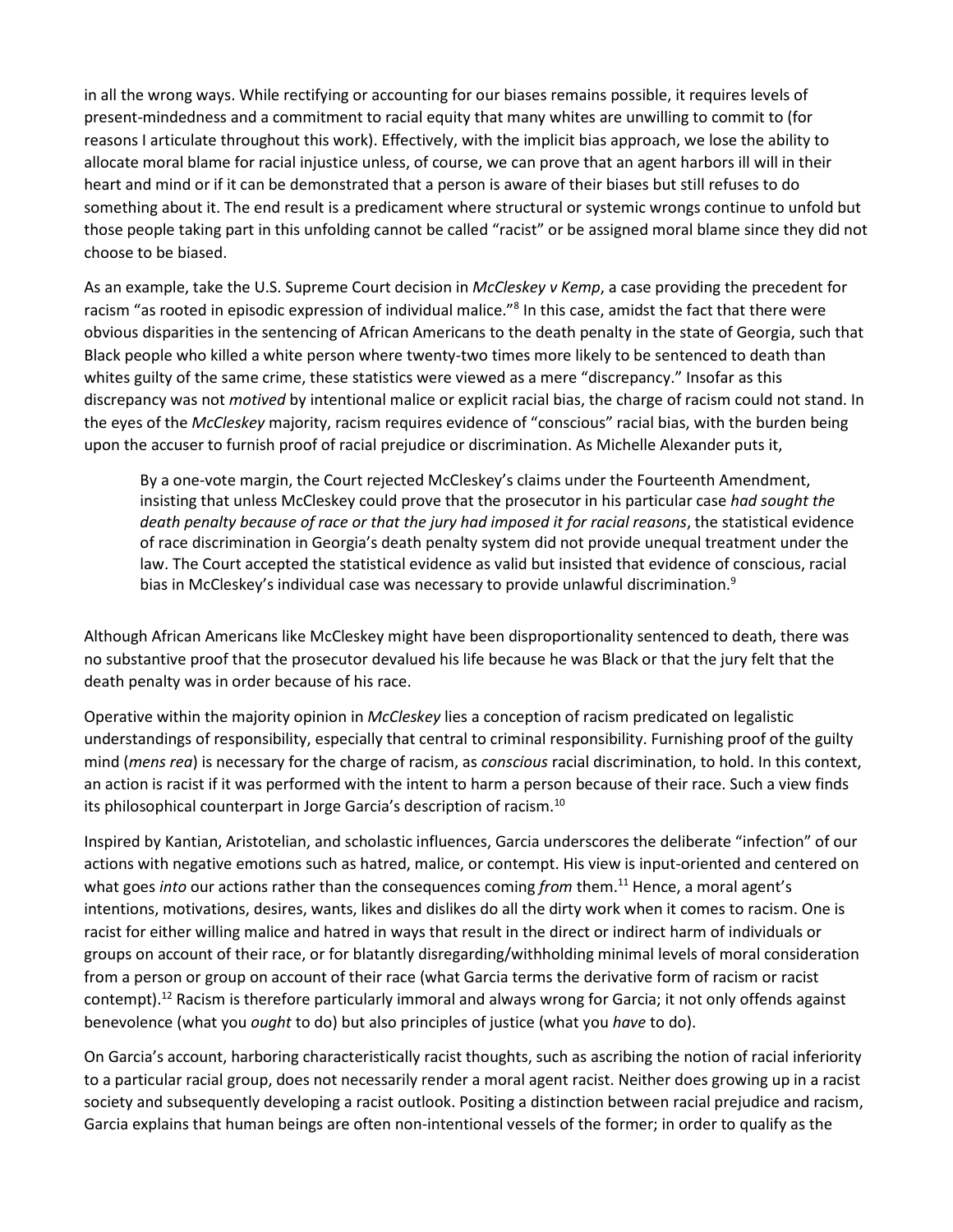latter, a moral agent must be cognizant of and hold characteristically racist beliefs for all the wrong reasons, that is, as justification for inter-racial antagonism, intolerance, or the failure to avoid causing harm to others. Similar to the Catholic sacrament of confirmation, at some point in an individual's life, a pious believer must conscientiously choose to embrace the tradition that claimed them at birth. Or, one might add (at least in the case of racism), they must recognize the wrong implicit in their own or their society's way of thinking and decide to never do anything about it, an action (or non-action) resulting in morally culpable forms of bad faith.<sup>13</sup>

The *McCleskey* case and Garcia's attempt at offering a non-revisionist account of racism (that is, one that "better reflects contemporary usage of the term"<sup>14</sup>) reveal practical shortcomings of ethical and legal analyses of interpersonal racism that attempt to describe the wrong of it from an introspective or internalist approach centered on various forms of antipathy. Such a way of thinking about racism creates a firewall that protects many whites from the charge of racism. Without access to the interior of another person's mind, we cannot *prove* that hatred accompanies (what appears to be) racist action. Racist individuals, from this perspective, are the sole arbiters and ultimate authority on racism, a move that delegitimizes the Black episteme as an authority in the identification of racism.15 While the neo-Nazi or member of the KKK may spew anti-Semitic or racist epithets with hateful images tattooed on their skin, thus making it easy to see their disdain for the targets of their aggression, most interpersonal forms of racism are covert. "Classic racism occurs on a continuum," as Naomi Zack suggests, "Some racists may never speak their true thoughts and feelings, others may express themselves only to close friends and relatives, and still others may act on their racism whenever they can. Classic racism is not [however] at present acceptable in American white middle-class society, either privately or publicly."16

Along similar lines, *McCleskey* not only ignored the disproportionate sentencing of Blacks but it also, as Alexander explains, "immunized the entire criminal justice system from claims of racial bias."17 In most cases, evidence of deliberate bias would be "unavailable and/or inadmissible due to procedural rules that shield jurors and prosecutors from scrutiny [that would expose prejudice]."<sup>18</sup> Given the prominent role discretion plays in the criminal justice system, and, additionally, that *discrimination* is a byproduct of malevolent discretion, the burden would always be on those who desire to label the system "racist" to prove this is the case while lacking the means of doing so. Corroborating Alexander's claim, Haney López writes: "By linking racism to discrete acts stemming from malice, this conception makes contemporary discrimination almost impossible to prove because showing malice inevitably requires some statement of evil intent—and those who engage in racial discrimination today typically have the wit not to shout out their prejudices."<sup>19</sup>

On this score, as Kenneth Stikkers explains, racism resides in the interiority of racist persons. The solution to it, then, is education and changing the hearts and minds of "racists," not in "improving the socio-economic conditions of nonwhites."<sup>20</sup> One can therefore continue relying upon forms of privilege that accompany white identity, taking full advantage of historical injustices and perverse social structures, and yet never feel personally implicated in racism. White people can imagine and even strive for "racial progress" without sacrificing accrued privileges and elevated social statuses inherited from unjust histories of racism. In this context, one can rest comfortable with the elevated social status they inhabit since they did not directly cause or intend for those forms of social stratification that a racist history makes possible. Here, the now decades old lessons learned from Stanley Milgram's social psychological work on obedience and the shedding of responsibility become important again: humans often have no problem with participating in moral wrong insofar as they are not the source of it, or if they can be assured that they will bear no responsibility for whatever is taking place, a psychological maneuver that is easily pulled by distancing oneself from racist-hatred.<sup>21</sup>

While there is no doubt that maliciousness, hatred, and other forms of antipathy continue to inspire much racism, the idea of racism as intentional hatred today serves an ideological function.<sup>22</sup> That racial inequality and structural forms of "racism" exist is something that many people, including whites, acknowledge. When it comes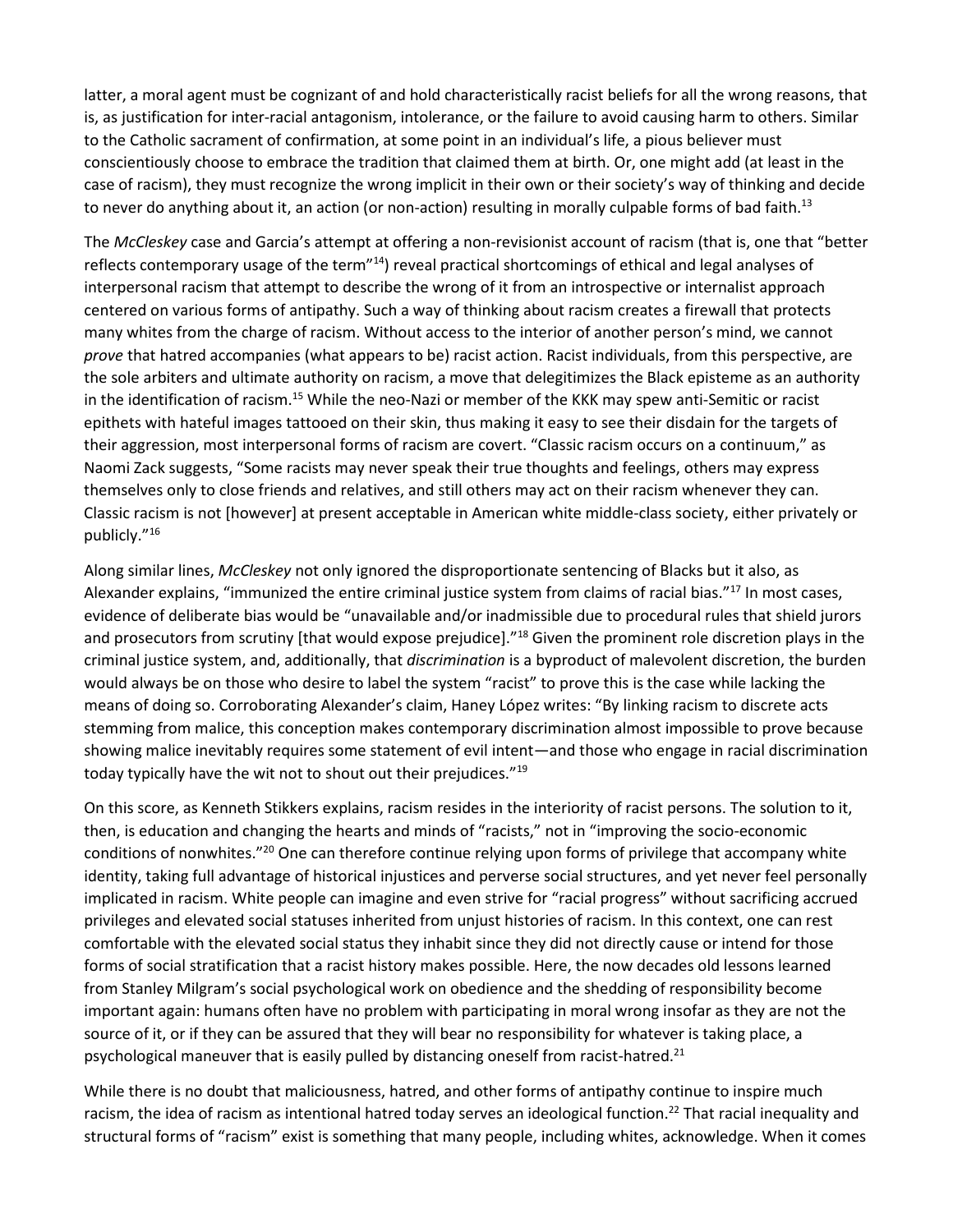to assigning blame for such inequalities (and more importantly interpersonal racism), descriptive accounts such as these result in a dearth of racist persons. This dearth is driven by the fact that we as a society continue to think about racism as intimately connected to hatred. This should not be surprising, since based on our national history and historical memory, racism and "hatred" are intimately linked in the national imaginary of the United States. To put it differently, internalist accounts of racism predicated on intentional hatred are rather convenient in societies wrought by white supremacy. As Haney López writes, the "race-as-hate" model "has a deep intuitive resonance, but also a distancing dynamic that makes racism seem more remote." He continues, "[W]hen used as the sole understanding of racism, the hate model makes racism seem common in the past and rare in the present, notwithstanding some hate-groups' contemporary resurgence. Because very few in society today scream racial epithets or threaten racial violence, racism seems extremely unusual in the present."<sup>23</sup> Although this might offer a good reason for turning to consequentialist accounts like Stikkers' rather than volitional accounts of moral responsibility for racism, I tarry with the latter in order to address the types of moral evasion and obfuscation apparent in the examples that follow. In them, corrupt forms of self-preservation are the source of racism. My argument is therefore strategic as much as it is concerned with describing how racism actually unfolds in the United States today.

#### II. Complicating Racism as Hatred: Examples

There is a pressing need to theorize interpersonal racism in ways that exceed the "race-as-hate" model. On account of racism's context specificity, those critical of racist thought and action must be prepared to identify its multiple "transmogrifications,"<sup>24</sup> even if this means entertaining the possibility that racism arises out of a sense of love, as strange as that might sound. Conceptualizing racism this way requires a reorientation of the directionality of racism. I do not mean this in the sense of thinking about how an individual can be racist against themselves or their own race, but in the sense that moral agents often explicitly wield and actively rely upon racist knowledge in order to maximize individual and even collective wellbeing. My goal is to turn racism around and approach it from the perspective of privilege; to examine how racism is self-reflexively wielded, informing decision-making processes and shaping everyday analyses of social, racial, and even political interaction. As Luc Faucher writes, "If we are interested by racism, it is because of its negative effects on some individuals and on some groups. If racism never had led to any actions, had not created and perpetuated inequality between groups, it is uncertain we would care about it as much."<sup>25</sup> While there is no doubt that racism has and continues to negatively impact certain racialized groups, how does it *benefit* others?

During class discussions on racism, it is frequently the case that several of my white students express uneasiness about being around people of color late at night on public streets running through our campus. There are occasional robberies and crime in the area, some of which is performed by Black people and not all of which targets students. Many of my students admit to crossing the street or scampering into buildings where they have no business when Black men are in their path or coming their way. When pressed on whether or not these actions are racist, class discussions quickly gravitate towards fear of sexual assault, murder, or robbery. On several occasions, female students will say something akin to, "Trying to avoid rape can never be considered racist!" Others purport that they cannot be racist because they lack hatred for Black people; their actions are inspired not by malice but self-preservation: "I don't mean to be racist, I'm just looking out for myself."

Similarly, many of those who marched in white supremacist rallies in Charlottesville, Virginia, in 2017 claim to lack hatred for racialized minorities. Taking a cue from recent attacks on political correctness, many white nationalists stand behind the words of David Lane, a former member of The Order, a white supremacist group: "We must secure the existence of our people and a future for white children."<sup>26</sup> For its ardent supporters, the "14 Words" are not an expression of hatred but rather a "protectionist" standpoint concerned with the future of America (read "white America"). White supremacy, today, describes itself less as anti-Black or for that matter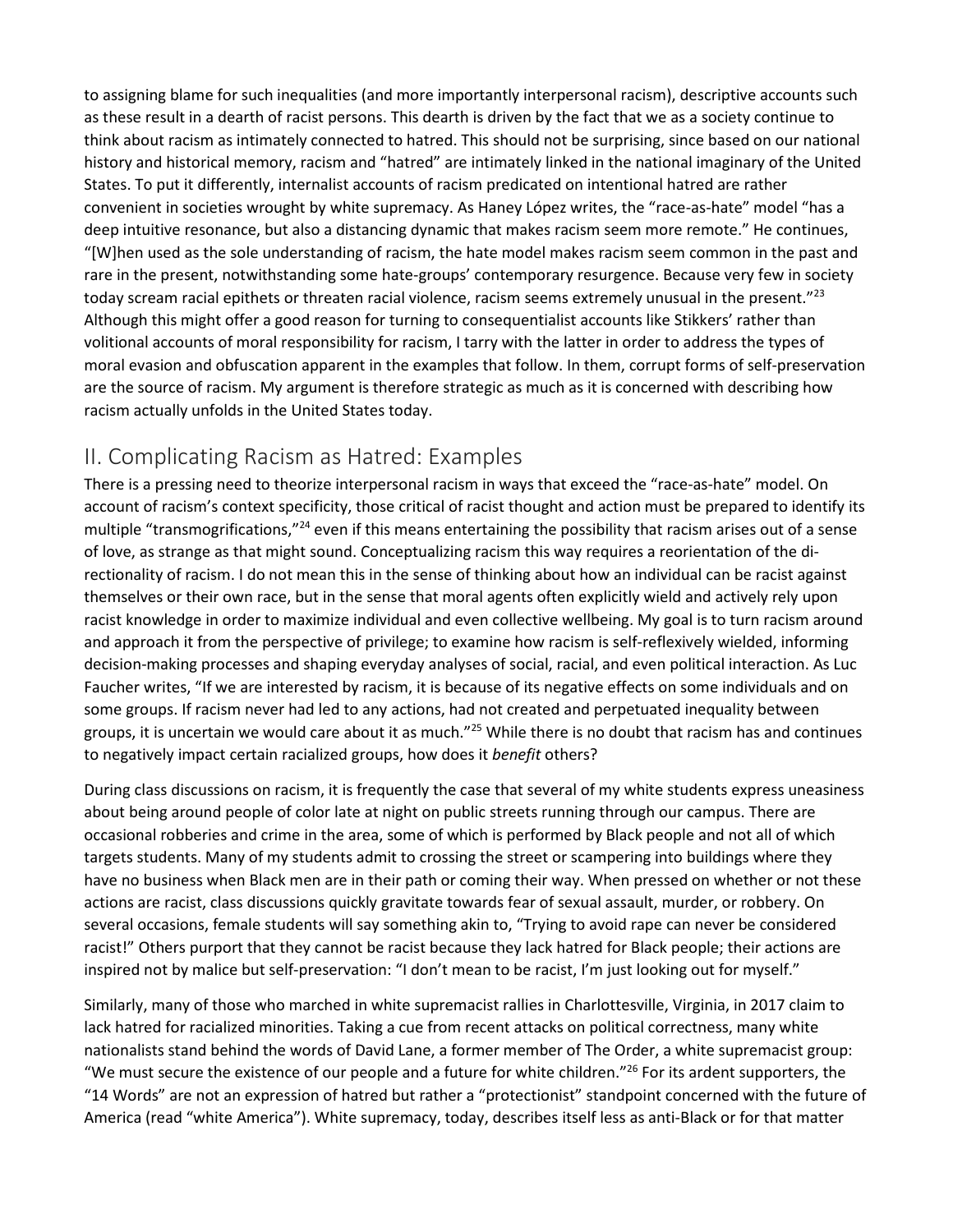"racist" and more simply as "pro-white." In light of changing demographics and recent political events, the above slogan represents the conscientious protection of "the white race" against what is perceived to be an increasing hostile atmosphere for them. This hostility is said to arise from the diminutions in quality of life connected to our society's pursuit of racial justice and also the erosion of the social, political, and economic primacy of that racial group which for years represents the normative basis for rights, citizenship, nationalbelonging and more. Indeed, as Sara Ahmed explains, much of the opprobrium historically associated with white supremacy and racism is dissipated by a rhetoric of "love."<sup>27</sup>

Other examples complicating the "race-as-hate" model are police officer-involved shootings of Black Americans and the resurgence of anti-immigrant sentiment plaguing the United States, especially that aimed at nonwhite people, Muslims, and those of Latinx or Latin American descent. Without equivocating the socio-historical contexts in which these cases take place, an emergent theme or pattern becomes apparent. In both examples, tropes of self-preservation are employed in the justification of morally questionable actions that have an obvious racial dimension. These examples demonstrate how the flip side of prudential mindedness can, in certain contexts, be an exercise of racism; how fear of the unknown, or the all too easily and readily known, factor into racialized narratives of self-preservation.

A phrase frequently uttered by law enforcement agents is, "Whatever happens today, I'm coming home. . . . Whatever happens today, *I'm* coming home." A charitable interpretation of this phrase suggests that police officers are not disconnected, emotionless automatons but women and men with families, friends, and important life-plans that they wish to return to after their job. While not an official motto of any particular police force or law enforcement agency, this phrase is prevalent amongst police, military, and even emergency response personnel. How does the above phrase contribute to policing conditions where law enforcement agents, so as to ensure *their own survival*, would rather err on the side of caution when dealing with young Black women and men, thereby "shooting first, ask questions later," even if it buys into nefarious stereotypes about Black criminality? How does repeating the above sentiment, in conjunction with the type of training requiring that an officer learn to react quickly to dangerous situations, prime police officers towards not extending the benefit of the doubt when dealing with an alleged suspect that appears to be reaching for a weapon?

I do not mean to suggest that law enforcement agents are ethical egoists just waiting to shoot anyone who appears to be threatening. In their training, law enforcement agents are taught not to be brazen heroes but have a responsibility to the safety of victims, surrounding officers (including themselves), and then suspects always in that order. Instead, I have in mind cases like that involving Philando Castile, a 32-year-old Black man with dreadlocks and glasses who was shot and killed by Officer Jeronimo Yanez in Falcon Heights, Minnesota (one example of many). During Castile's shooting, Officer Yanez expressed no hatred towards the victim. He pulled Castile over because he fit the description of a robbery suspect. Yanez even radioed another St. Anthony Police Officer, Joseph Kauser, to relay that the individuals in Castile's vehicle "look like the people that were involved in a robbery," especially on account of Castile's "wide set nose."28 Castile was licensed to carry a weapon and unfortunately told Officer Yanez this as he was reaching for his wallet (Castile was instructed to show identification). In light of Castile mentioning that he was licensed to carry while also reaching for his wallet, Yanez became frightened and discharged his weapon seven times. Castile's girlfriend and her baby sat in the same car but were uninjured. Officer Yanez was subsequently found not guilty on the charges second-degree manslaughter and two counts of dangerous discharge of a firearm.

"Most officers do not in their entire careers use their weapons in the line of duty. When they do, what happens is not a matter of the training that was often some years ago and only for a few weeks. It is a matter of the individual officer's character, what he or she is like in an emergency," writes Darryl Pinckney.<sup>29</sup> When officers do use their weapons it often results in being "taken off the streets, put on leave or put behind desks, and [the inability to] make any overtime. . . . Your colleagues don't want to work with you because you've become a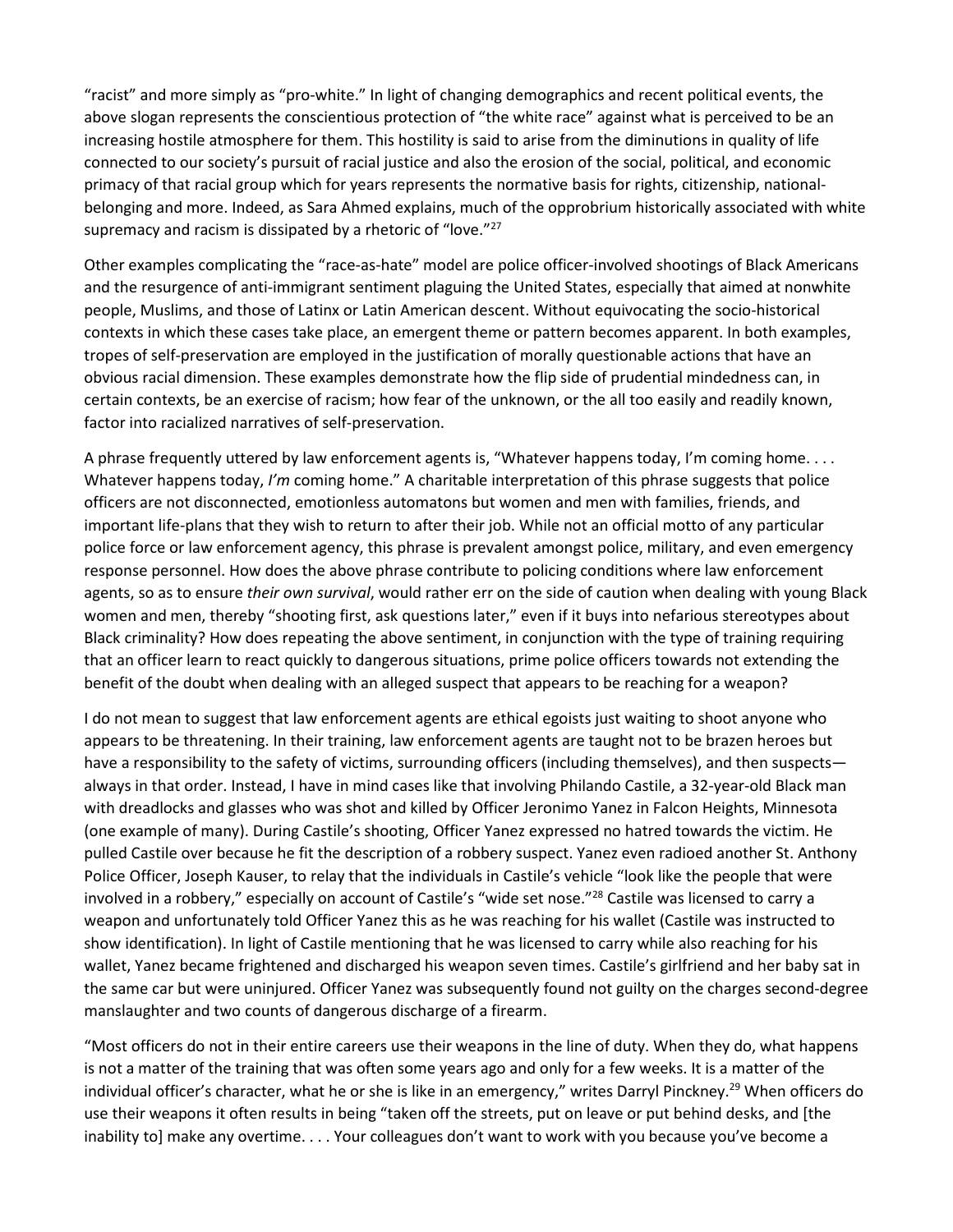problem."30 While one might disagree with Pinckney's depiction of police-officer training—some would say that although it may not be as rigorous as cadet training, it is routine for officers to receive some kind of training maintenance—his focus on individual character is helpful. At the end of the day, it is the character of the cop that mostly determines what happens in instances like that above, "what he or she is like in an emergency." Like the rest of society, police officers are susceptible to social influence and equally concerned for their individual wellbeing; they are individuals of specific times and places, replete with the virtues and vices of the communities from which they originate and inhabit (in addition to their own). That being said, what happens when nefarious stereotypes about Black criminality come into conflict with an officer's survival instinct: "shoot first, ask questions later"? Alongside the personal dispositions, prejudices, or biases towards racialized minorities maintained by police officers, when put in positions where their individual life is on the line, the prioritization of their own life and desire to go home undoubtedly impacts their decision-making. In this context, the benefit of the doubt becomes a luxury many feel they cannot afford.

One encounters a similar appeal to "self-preservation" within the resurgence of anti-immigrant sentiment occurring throughout so-called first-world countries like the United States. Besides tropes of lawfulness, some of the main worries regarding irregular migration and out-of-status residency revolve around national security, the trepidations associated with a rapidly changing (read "diversifying") society, and the perception that the nation is straying from its natural course, i.e., the direction in which natural born "Americans" or "Europeans" (read white people) would take it. Simplistic manifestations of these concerns associate relaxed immigration policies with increases in the likelihood of international terrorism, a move that easily rouses the need for selfpreservation. As Donald J. Trump put it:

Some have suggested a barrier is immoral. Then why do wealthy politicians build walls, fences, and gates around their homes? They don't build walls because they hate the people on the outside, but because they love the people on the inside. The only thing that is immoral is the politicians to do nothing and continue to allow more innocent people to be so horribly victimized.<sup>31</sup>

More nuanced concerns point out that dynamic social conditions engender the need for what Ole Wæver terms "societal security," i.e., "the sustainability, *within acceptable conditions for evolution*, of traditional patterns of language, culture, association, and religious and national identity and custom."<sup>32</sup> When a change occurs too quickly, that is, outside of the "acceptable conditions for evolution" social *in*-security develops. For Christopher Rudolph, a nation not only takes itself to be the chief legal, juridical and political authority in a bounded region, that is, the typical meaning of "sovereignty," but also as asserting unequivocal control over the future of its nation, i.e., "societal sovereignty."<sup>33</sup> If human identity is shaped by the communities we inhabit, as those community grow or change, especially on account of influxes in human migration and immigration into one's community by "foreigners," the social conditions that make possible one's sense of self become jeopardized. For many people, dynamic social atmospheres threaten their ability to flourish as the person they are. The subsequent need for self-adjustment and personal growth (e.g., the need to learn a new language and/or social customs, or, for that matter, the realization that one is now a "minority" in their home community) reflects a lack of autonomy and level of cultural alienation that those in racially and nationally privileged perspectives are unaccustomed to. By admitting migrants, so the story goes, one runs the risk of not only making their home country less safe and ethnically or racially different, but also, the goods, resources, and values that your nation rightfully bestows upon its citizens are "robbed" by immigrants, thereby diminishing natural born citizens' ability to thrive.

For the sake of argument, I assume that the above examples are not inspired by intentional acts of hatred, malice, or some other affective source traditionally connected to racism, but instead arise out of the need for self-preservation. Admittedly, this is a bold concession to make when people are handcuffed and shot or when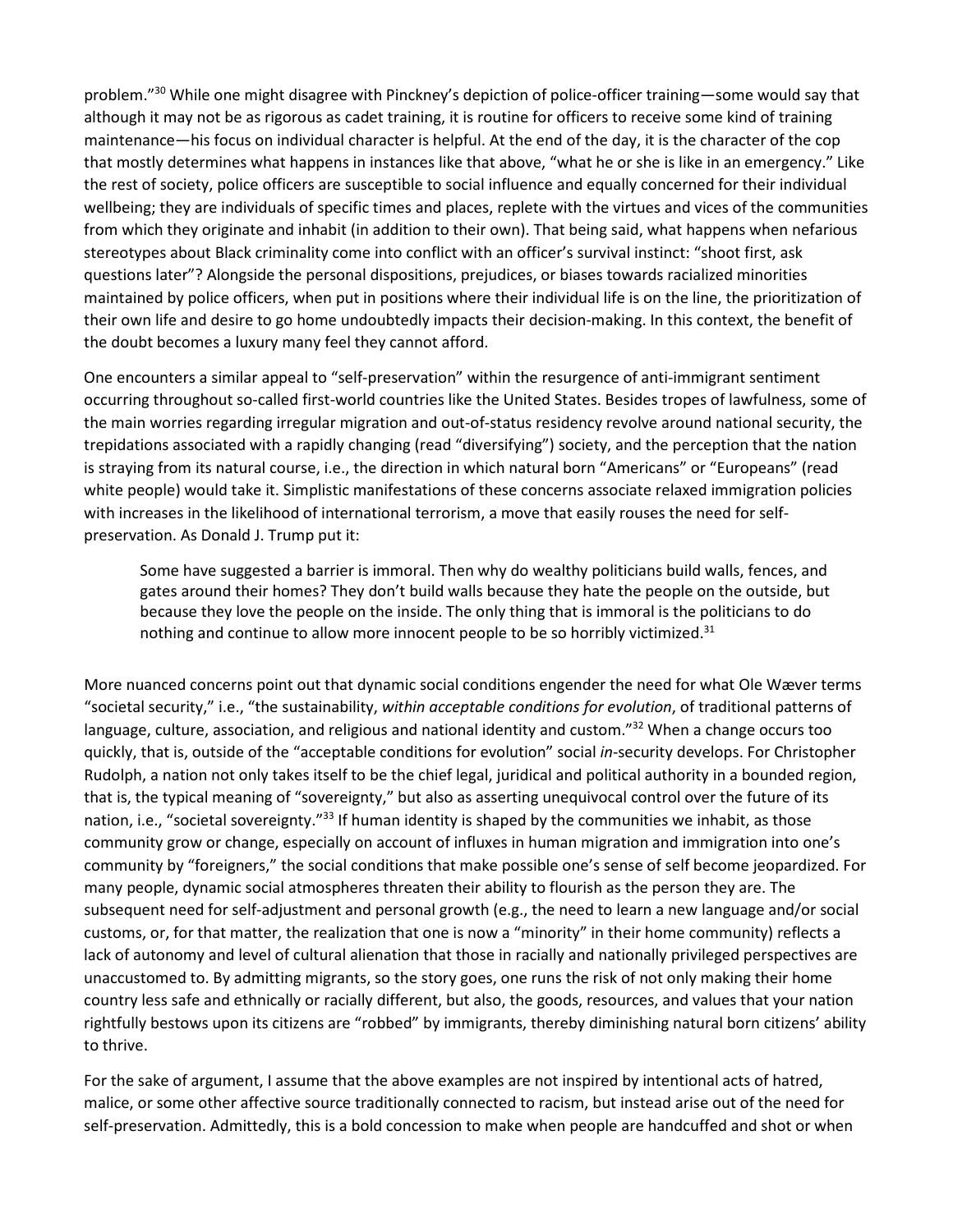families are torn apart by immigration enforcement. Nevertheless, I find the feeling or need for self-preservation in these examples to be corrupt; the fear and anxiety driving them are produced by self-conceptualizations in which one's racial status is operative in the estimation about what to expect from (racialized nonwhite) others. A kind of racist arrogance. While many whites purport to not "feel" race and think of racial identities as inadvertently driving racism (which is why some claim we should simply stop talking about it!), many cannot help but see the world through white eyes. This is especially apparent in the anticipation of harm and the relative certainty many white people have about what they can expect from others based not on who *they* are but in reference to *one's own self or community*. Thus, at the core of racist acts of self-love is a self-ascribed social privilege and the internalization of social standing.

# III. Self-Love Racism: Historical, Egotistical, and Structural Sources

In *Discourse on the Origins of Inequality*, Rousseau posits an important distinction between *amour-propre* and *amour de soi*:

*Amour-propre* must not be confused with love of self [*amour de soi*]: for they differ both in themselves and in their effects. Love of self [*amour de soi*] is a natural feeling which leads every animal to look to its own preservation, and which, guided in man by reason and modified by compassion, creates humanity and virtue. *Amour-propre* is a purely relative and factitious feeling, which arises in the state of society, leads each individual to make more of himself than of any other, causes all the mutual damage men inflict one on another, and is the real source of the 'sense of honour.'34

Insofar as it is accompanied by the realization that altruism and human sociality can promote selfish ends, there is nothing wrong with self-preservation (*amour de soi*) in itself. Rousseau suggests it can even lead to "humanity and virtue." *Amour-propre*, however, is the sense of "self-preservation" marked by the desire to persist as that individual which society, and thus social inequality, makes possible; the continuance of a self-conception or selfunderstanding resting on esteem, social privilege, and economic status, not simply the desire to stay alive. Introducing a more Hobbesian framework, one can say that *amour de soi* is self-preservation in the state of nature and *amour-propre* is self-preservation in civil society. As such, *amour-propre* is driven by how we appear in the eyes of others and made worse by any incongruence that arises between that image and the expectations one has for how they want to be perceived. Ultimately, it is a fetishized version of self-preservation, one that feels very natural to perform since economic standing and social privilege are often mistaken for basic entitlements justified on the basis of desert.

Extending Rousseau's notion, self-love racism is the inability and unwillingness to stop viewing the self in ways that depend on the oppression, objectification, and/or exclusion of racialized others. Whereas one might not explicitly think of themselves as "superior" to others, the importance that we assign to ourselves and those assumptions we have for what we can expect from them on account of how they *ought* to view us is indicative of the arrogance, narcissism, and/or egoism that accompanies self-love racism.

By "arrogance" I mean the inability to view one's self outside of their racial standing, a notion that echoes Marilyn Frye's account of the "arrogant eye." While focusing on the enslavement of women by men, Frye explains that "men see with arrogant eyes which organize everything . . . with reference to themselves and their own interest." She continues, "[t]he arrogant perceiver is a teleologist, a believer that everything exists and happens for some purpose, and he tends to animate things, imagining attitudes toward himself as the animating motives."<sup>35</sup> In non-gendered contexts, the arrogant eye leads me to assume that every airplane I ride will fall out of the sky; that there is definitely a shark swimming in the wave I surf; that the expected earthquake, the "big one," will occur for certain next time I am in California. While all rational agents, including women, are capable of this sort of "egoism," it is not difficult to import the solipsistic attitude apparent in these examples into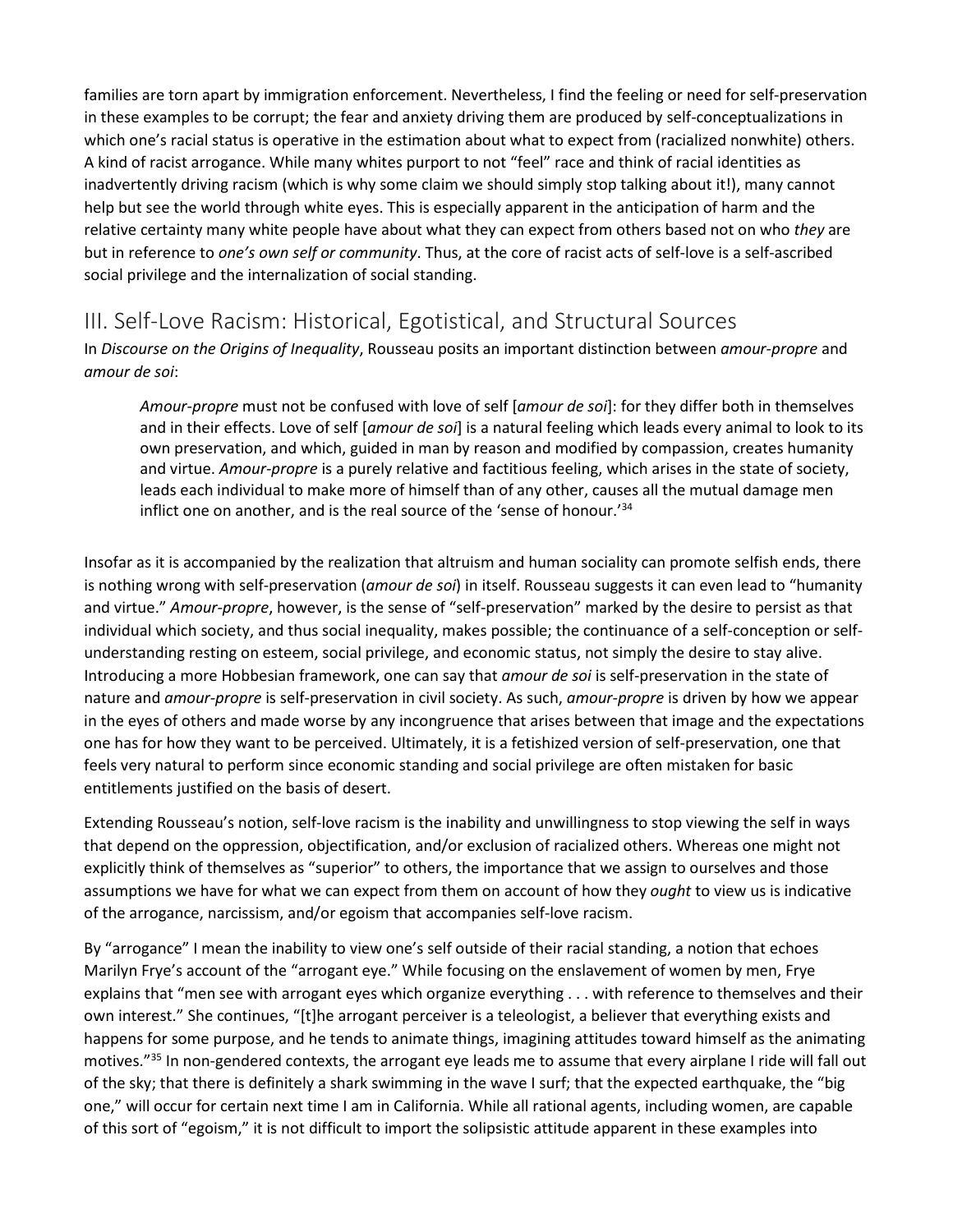gendered contexts, as Frye does when focusing on how human evaluations of the world are not only filtered through some abstract or disembodied ego, but with reference to socially unjust mechanisms such as gender (and, I would add, race). "Man" does not just see the world in the above neurotic ways, but also, as she writes, "creates in the space about him a sort of vacuum mold into which the other is sucked and held."36 "Arrogance," therefore, is a social optic that reduces women to the level of instruments or things. It is the vanity that men behold unto themselves (and are taught to assign themselves) in sexist societies; the sense that everything happens for men.

Carol Hay's work on oppression is helpful at this point. In her argument for why one has a moral obligation to resist their oppression, Hay recounts the case of women who factored suffering into their own self-understanding. By internalizing "prevalent sexist social mores that granted women's interests less importance than men's," the starving women in the Great Bengal Famine of 1944 did not view their "oppression" as really oppressive but simply a facet of their identity.<sup>37</sup> For Hay, such a self-conception violates one's own rational nature and fails to abide by duties to the self (thus, you have a duty to resist your oppression). Taking this in the opposite direction, if it is possible for some to factor oppression in the calculus resulting in their sense of self, how might others consider their elevated social standing, their "superiority" or even "privilege," essential to one's self-understanding?

Situated within such vain pretenses, whites do not simply self-preserve (*amour de soi*) but seek to perpetuate that self-understanding afforded by unjust social histories (*amour-propre*). They do so by interpreting the world "normatively" in the sense that it is not only expected that people see them but look upon them in a manner that includes the status or esteem attached to who they are. Whites need not always be aware of this (and often are not) since they inhabit the racial norm. They do not *feel* their racial existence and thus mistake an elevated social status for basic forms of treatment guaranteed by the Constitution, law, God, or some other external source. Racism as self-love therefore helps to explain how racial justice endeavors are often interpreted as an attack on those "entitlements" that partly define white ways-of-being. From this point of view, one is not morally accountable for such forms of treatment since political, legal, and social structures bestow these "privileges" upon individuals.<sup>38</sup>

Racist acts of self-love, in this sense, are an extension of racialized ways of seeing the world; a byproduct of the inability and unwillingness of thinking about nonwhite people and/or immigrants from the global South in ways other than that offered by social structures saturated with and shaped by racism. It is perpetuated by poor epistemic habits such as hasty-generalizations, weak-inductive reasoning, epistemic laziness (the unwillingness to think for one's self), and socially-induced racial anxieties. The specific fault lies in presuming that every Black man you encounter is just waiting to rob, rape, or rap (at) you; in crossing the street when certain undesirable persons are present; excessively locking one's car door; clutching one's person when a Black man is present; avoiding those places where interracial social interactions are bound to occur since one is certain, in advance, that they are highly likely to be victimized on account of there being more Black or Brown people in a particular area.

Returning for a moment to the example involving my students, needless to say, I hope that they never experience physical or sexual assault nor harbor hatred for Black people. Nevertheless, I ask my students if they can honestly say that the race of passersby on the street is irrelevant to their threat assessment and social awareness, to which some say yes, and others no. If it is the case that the only reason one worries about their individual wellbeing is because of the presence of people of color, in this case Black men, and the fear of sexual assault or physical harm is a byproduct of socially-induced racial anxieties connected to tropes of Black criminality and hypersexuality, then my students are racist for allowing racist expectations to factor into their decisionmaking. Hatred or malice need not be present. To these students, and many other people in our society, a cautious demeanor towards people of color is warranted and should be understandable. News outlets, music,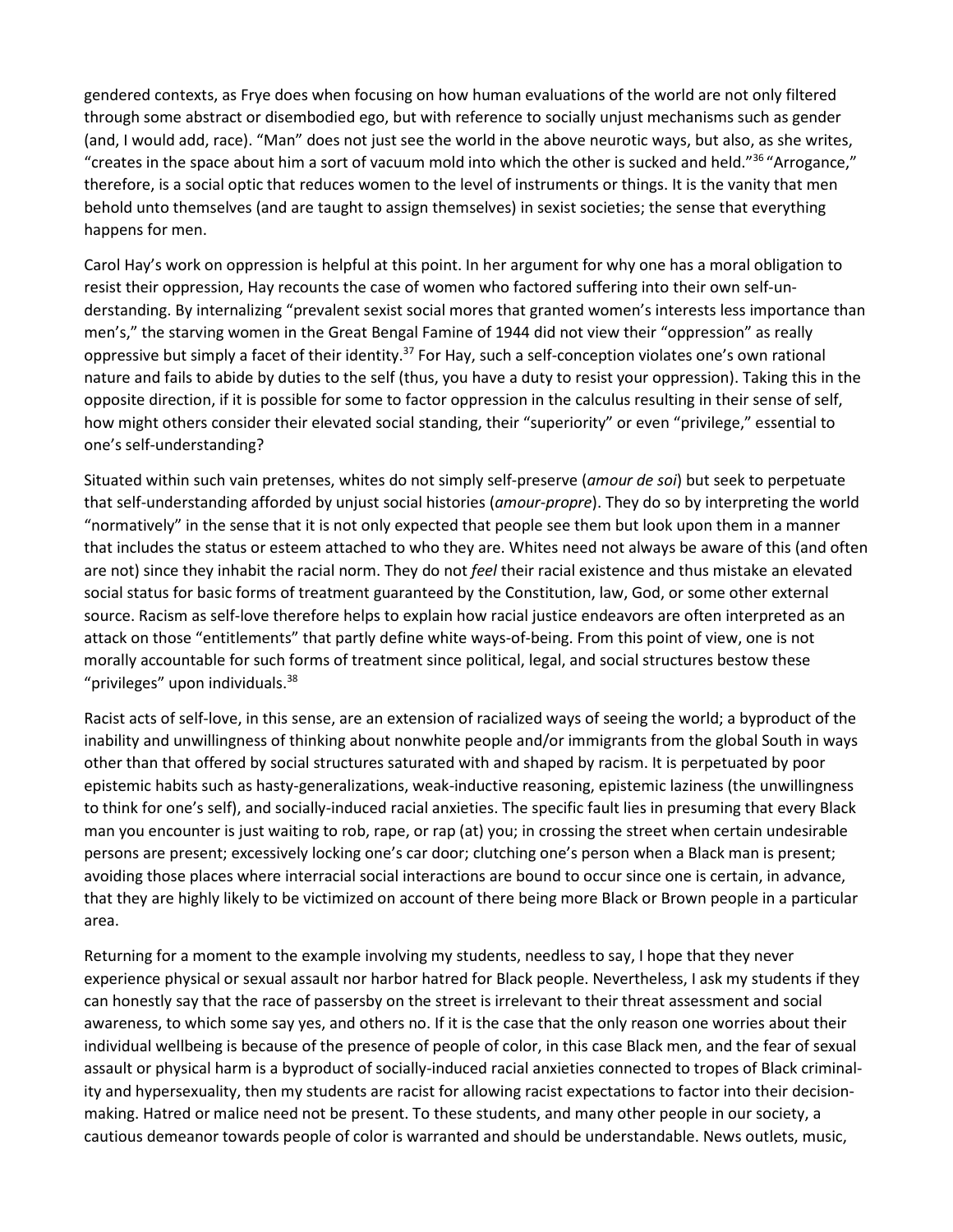movies, campus safety announcements, and social media reinforce these feelings and shape expectations about who or what we should be frightened of. My students, therefore, think that they are correct in relying upon racist expectations; erring on the side of caution is necessary and to assume that this makes *them* racist is flatout wrong (many of them even purport to love Black people, culture, and music).

Contrary to this, I claim that one *is* racist, or if you like, one willfully abides by or embodies racism, by allowing such expectations to dictate their thought and action. Insofar as the fear driving such interactions is substantiated by nothing other than social imagery and racist expectations, then the very natural act of selfpreservation (*amour de soi*) is commandeered, "hijacked," by histories of racism. Recent empirical psychology by Edward Orehek, Arie W Kruglanski, Jo A. Sasota, Mark Dechesne and Leianna Ridgeway exploring interdependent self-construals and their ability to mitigate the fear of death adds depth to the sense of selfimportance alluded to above and also reveals what is at stake: a sense of a self that is either conflated with the social conditions that make it possible or a self whose importance is exaggerated in light of the presence of racial or "out-group" difference.<sup>39</sup> Both are crucial to conceptualizing racism as self-love.

Orehek et al. understand that humans are driven to search for meaning in light of the realization of death. Their experiments test the extent of this drive by examining how *interdependent* self-construals provide existential meaning and even increase the likelihood of martyrdom.<sup>40</sup> Interdependent self-construals are identity formations in which a person factors a variety of social ties into their sense of self, what Orehek and his colleagues refer to as "identity fusion." In comparison to independent self-construals, which are more atomistic and less dependent on social connection, interdependent identity formations identify elements of the self as residing within the community and vice versa. In their tests, Orehek et al. primed their subjects by asking them to count or circle all of the pronouns in a short story about a trip to the city. The purpose of such priming was to generate an interdependent sense of self and was controlled to also generate independent identity formations. After this priming, Orehek and his colleagues then gauge the level of anxiety connected to individual demise and the willingness for self-sacrifice. Their findings suggest that atomistic or independent senses of self are less tolerant of personal risk: absent the identity fusion in which elements of the self are identified as existing within the community, the stakes are too high. Their research revealed:

The reduction in the fear of death and increase in one's readiness to engage in acts of self-sacrifice apparently prompted by the primed sense of interdependence highlights an intriguing consequence of enhanced social identification, namely, the willingness to confront one's end and sacrifice one's individual existence on the altar of collectivity.<sup>41</sup>

Such a hypothesis is not unique to empirical psychology. In *States without Nations*, Jacqueline Stevens advocates for "politics for mortals" by seeking to eliminate the tendency and need for individuals to conflate their individual self with the political communities they inhabit.<sup>42</sup> As Stevens argues, a kind of immortality is achieved when one identifies elements of the self within the community. Struggles over the future of "the nation," therefore, are not just fights about whom to admit or exclude, nay even about where the border ought to lie, but fundamentally about cheating death and the sublimation of existential angst. It is for this reason that I take the immigration debate in the United States to be one about *time* and not necessarily *space*. The "immigration debate" is not about where the border is located, discussions of the ubiquity of the border notwithstanding. The debate over immigration is about control of the future of the United States, that is, its demographic composition and, more importantly, the political, economic and social power dynamics operative within it.

I supplement the above research by entertaining the possibility that perceivable racial differences, racist stereotypes, and racist biases operate in ways that hinder identity interdependency and the type of immortality Stevens and Orehek et al. have in mind. In the above examples, when police officers encounter a Black person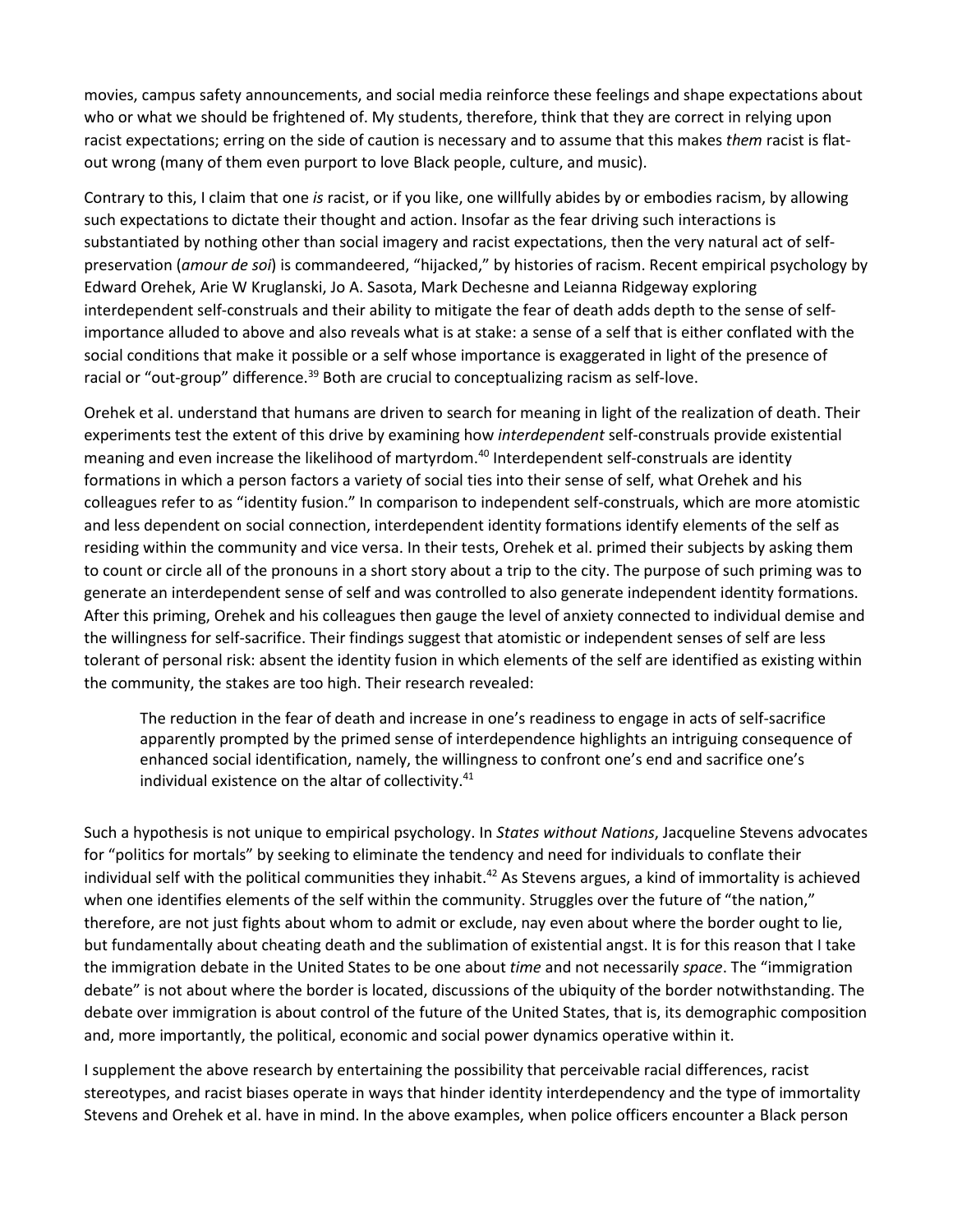refusing to comply with their orders, or when they think they see something that might be a weapon, racial biases and stereotypes are obviously informing their perception of events taking place; structural racism influencing interpersonal behavior. Race is the type of social mechanism that disrupts the "identity fusion" between law enforcement agents and suspected criminals (even when both the officer and suspect are Black, see below). The fact that officers are less willing to compromise their personal safety implies that their sense of self is enhanced, the stakes heightened due to encountering someone not like them and in no way connected to the community that sustains them; a phenomenon akin to raising the volume or amplifying the self in the presence of that which it is not. The divisive nature of race thereby takes on new meaning and, in the case of white police offers confronted by "non-compliant" Black youth, generates a prioritization of the self over the racialized other. In the case of nonwhite police officers, in-group identification with "the badge" or "blue lives" over and against any sense of racial solidarity, as well as the internalization of racial stereotypes and racist expectations, helps explain why racial minorities in positions of power over others remain susceptible to this type of thinking. In short, because of the divisive way in which race or racial stereotypes operate (or even more abstractly in terms of "officer of the law" vs. "law-breaker"), identity-fusion is stymied and one is less likely to extend trust or take a chance—remember, "Whatever happens today, *I'm* coming home."

The workings of interdependent self-construals become apparent in anti-immigrant sentiment as well. There, increases in nonwhite immigrants—for example, indigenous Latin American immigrants or Muslim refugees results in perceivable racial or ethnic differences to the eyes of the United States national imaginary. With increases in the number of migrants, one hears languages other than English more often, starts to see Spanish signs all over town, outreach attempts by political, religious and social institutions that used to cater to European Americans now aim to include "foreigners." The existential uneasiness this generates for some is an extension of the fact that, upon death, there will not be anything about them remaining in their society; it is becoming more and more "immigrant," that is, more and more different from themselves. The mitigation of death-anxiety that interdependent self-construals provide cannot occur, thus the need to "take America back!" or "Make American Great Again!"—notions that in this context do the same work as the "14 Words." On account of nonwhite immigrants not being conducive to white "immortality," this round of immigration (post-1965 immigration into the United States) is particularly threatening to nation-formations predicated on white normativity. Keeping "them" out, by building a wall or by supporting draconian enforcement policies, might be harsh and sad but necessary to save the white racial self. This helps explain why racial and ethnic homogeneity (or "integrity") becomes the primary focus for white supremacist, and why anti-immigrant sentiment is the embodiment of pernicious forms of whiteness today. As the Spanish philosopher José Ortega y Gasset put it (in an entirely different context), "I am myself plus my circumstance, if I cannot save my it, I cannot save myself."<sup>43</sup> Racism as self-love is thereby about preserving the "circumstance" that allows for whiteness to flourish, both individually and collectively.

### IV. Conclusion: On Burden-Shifting, Being Racist, and White Innocence

Most people in the United States are rather Augustinian when it comes to racism. Racism is something corrupt agents introduce into the world; a personal vice or moral fault that an individual is responsible for; a byproduct of human free will. From this point of view, one can acknowledge the existence of "evil" in the world, but insofar as they are not the locus from which it emanates, they cannot be blamed. On this score, one is not a bad person for living the life they have been afforded, a claim that can only be maintained by viewing the self as fundamentally innocent. It would be nice if people thought about racism in the same way they do original sin and the type of life-commitment necessary to combat the predisposition towards being a sinner, but they do not. Instead, racially-privileged persons make a scapegoat of the past and require that it be proven that they are racist in the present (rather than demonstrate that they are not). While for many this presumption of innocence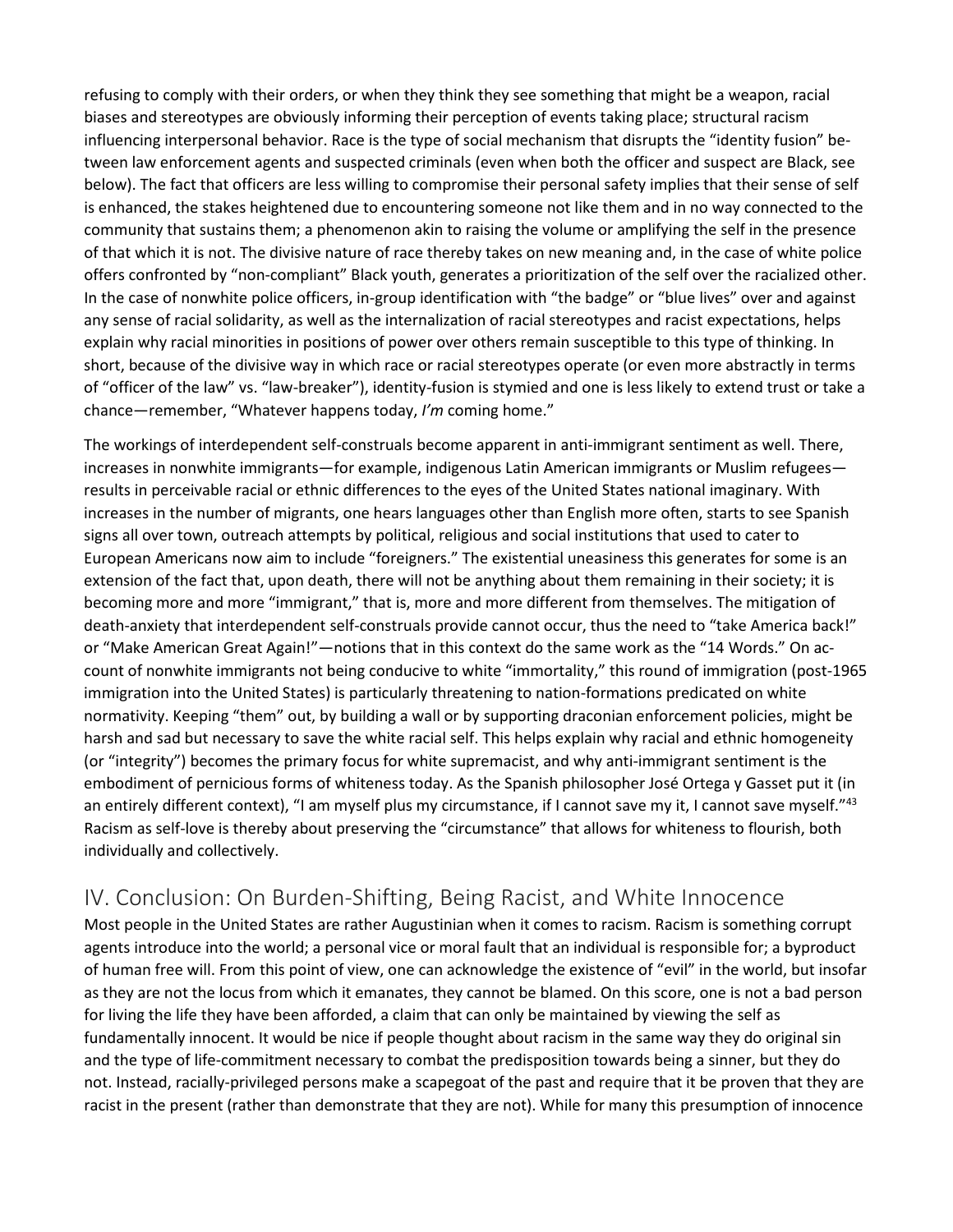is warranted, especially since it reflects an age-old legal axiom,<sup>44</sup> it unfortunately leaves intact the default moral innocence that undergirds white ways-of-being and fuels racist acts of self-love.

One means of confronting this innocence is to charge a person with racism on account of the racial privilege afforded to them by their socio-historical predicament. Similar to how one can be considered sexist by existing as "man," a social category replete with privileges and advantages necessarily denied to women,<sup>45</sup> one is racist for simply existing as "white," a social category replete with privileges and advantages necessarily denied to nonwhites. The fact that racial privilege and elevated social statuses do not come from nowhere ought to be enough to warrant this charge. As Linda Martín Alcoff writes, "Social identities—including racial ones—are sedimentations of history and formative of subjectivity."46 Or, as Ta-Nehisi Coates put it:

[T]he elevation of the belief in being white . . . was not achieved through wine tastings and ice cream socials, but rather through the pillaging of life, liberty, labor, and land; through the flaying of backs; the chaining of limbs; the strangling of dissidents; the destruction of families; the rape of mothers; the sale of children; and various other acts meant, first and foremost, to deny you and me the right to secure and govern our own bodies.<sup>47</sup>

"Flipping the script" on whiteness and viewing it as less-than-innocent would result in a default racism that whites are born into, something akin to how nowadays, the burden falls upon Black Americans to demonstrate they are not "criminal" or threatening in the eyes of white America.<sup>48</sup> As Thomas Ross asked, "What white person is 'innocent,' if innocence is defined as the absence of advantage at the expense of others?"49

Nevertheless, as valid of a claim 'one is racist for being white' *might* be, it is a non-starter when it comes to discussions of racial justice. Although supplying the conditions that make possible racial privilege in the present, we should not be held accountable for things we did not do: "a racist history is not my fault" (or so the thought goes). As the Mexican philosopher, Leopoldo Zea, explains, rather than a more communal or corporate sense of responsibility our society enjoys a modern and individualistic understanding of it, one that enables bad-faith and moral evasion.50 Zea has in mind an existentialist sense of responsibility, which he terms "commitment." An "unavoidable sentence," commitment is our attitude towards inhabiting a world that is not of our making. It is accompanied by feelings of shame or shamelessness, courage or cowardice, responsibility or irresponsibility. While all human beings are "committed," it is by freely assuming these commitments that we occupy Zea's more normative sense of the term. That is to say, if we wish to be authentic beings and not live in bad-faith, then we must assume responsibility for this world as good or bad as it may be. This means, much like the character of Socrates, we allow ourselves to be held accountable for the actions of those who came before us. Although he did not cause them, Socrates tried to correct his society's wrongs; he assumed responsibility for Athens and willfully paid the price when he failed. In our society, nonwhites are routinely forced to assume responsibility for those stereotypes and expectations whites have about them. Failure to do so can result in death—just ask Philando Castile. Whites, however, through a variety of enabling mechanisms, are at liberty to reject the unfavorable parts of their past, especially that which affords them privilege or supplies the content for their racist thoughts. Describing a person who evades responsibility for the past, Zea writes of a man who when "faced with a nagging reality that expects him to take responsibility, he builds a defensive fence of empty, pure, and ideal forms."<sup>51</sup> This is a moral agent who, much like those who wish to side-step the challenges posed by "moral luck" to Kantian-styled ethics, sticks to a socially-narrow and historically-superficial causal network, one which mitigates the amount of ethical liability they take on.<sup>52</sup>

In terms of male-privilege, I admit that I have benefitted in a variety of ways by existing as a man. While I may not have created the scenario where women are objectified, dominated, and exploited, meaning that patriarchy predates my birth, my existence as a man furthers these wrongs, regardless of my intentions. Renouncing or denigrating my status as a man, say by describing myself as "male-trash," is just a ridiculous as self-effacing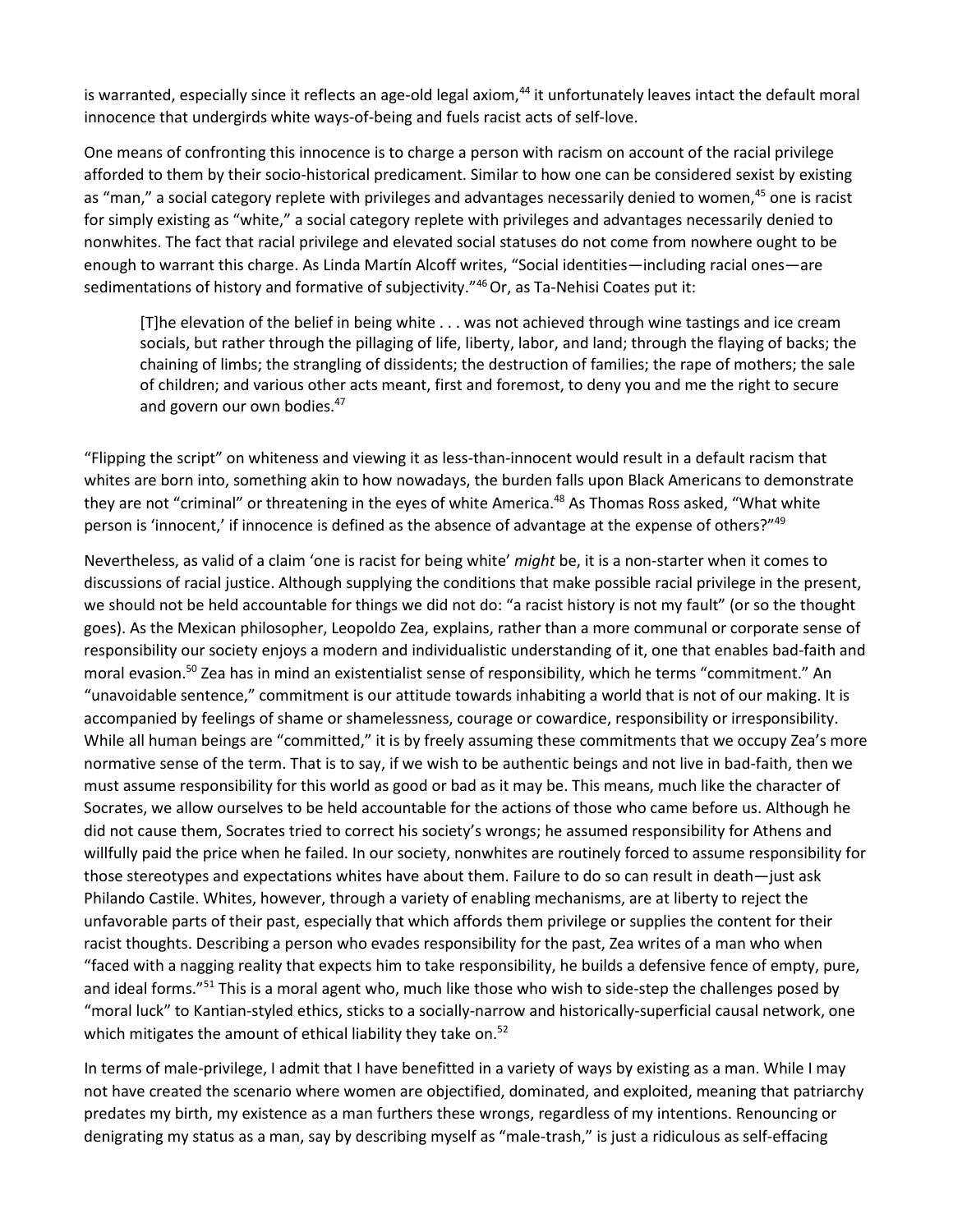whites who consider themselves nothing more than "white-trash" (after all one person's trash is another's treasure). I can pretend to be "beyond" or "post-" gender only as much as some whites pretend to be beyond race. Nevertheless, that does not stop others from assigning privilege to me. I am therefore complicit, a silent, perhaps even reluctant, partner in perpetuating patriarchy simply existing as a man. As the beneficiary of an oppressive system, I am culpable in the racism or sexism it engenders, unless I pull the distancing move Zea describes and retreat into a narrow moral purview that the delineates my responsibility to only those things I have chosen or willed.

For this reason, rather than allocate blame for the past, self-love racism focuses on the *perpetuation* of the legacies of racially unjust socioeconomic and political structures. It is about the myriad of harms that occur to racialized minorities as a result of material, psychological, and existential investments in the racial status quo. Drawing on the distinction between ethics of *being* and ethics of *doing*, existing in a way that depends on racism, what I term being racist, is not the same as doing or performing racism.<sup>53</sup> At some point, a person stops simply *being* racist and *becomes* a racist. In our social context, whites embrace their default racism when refusing to disembark from social optics produced by a racist history, this includes how they see themselves and how they see others. Whites personify racism when they misinterpret racial privilege for basic entitlements. *Being* racist becomes a *doing* of racism precisely at that point where racism takes on the form of self-love—and one need not cross the threshold of intentional hatred to get there.

The view I offer squares with what Garcia terms the derivative form of racism. Insofar as it is possible, as he puts it, to be racist for not caring at all or not carrying enough about a person or group on account of their race, withholding minimal levels of moral consideration is often a means for maintaining the additional moral (and social) value accompanying whiteness. These privileges are intertwined with disadvantages experienced by racialized minorities. This is why, above, I refer to self-love racism as operating in a finite economy of value (otherwise, of what purpose is white privilege?). As Massey writes:

[W]hether whites care to admit it or not, they have a selfish interest in maintaining the categorical mechanisms that perpetuate racial stratification. As a result, when pushed by the federal government to end overt discriminatory practices, they are likely to invent new and more subtle ways to maintain their privileged position in society.54

My view is volitional enough to account for intentional acts of racist disregard not springing from hatred or ill will, as does Garcia's, but it also accounts for racial animus inspired by fear and the need for self-preservation.

Given his non-revisionary aspirations and the pervasive desire by many whites to not be labeled racist, analyses of Garcia's approach place much of their emphasis on the intentional malice or antipathy parts of his account, but not enough on the role played by *viciousness*. While Garcia's view is certainly Kantian, let us not forget it is also Aristotelian. From this perspective, a "racist" person either morally disregards racialized others (a deficiency) or excessively cares for the self. This is not to say there a "virtuous" way of being racist (as Aristotle puts it, some vices admit of no mean); it is to suggest that not being racist takes work. Positively contributing to racial justice constitutes a middle ground between two extremes, one that many whites are unwilling to walk because the presumed "risks" are too great. Indeed, contributing to racial justice should amount to a kind of self-imposed white vulnerability, not the type of "fragility" inspired by white's insulation from the type of anxiety or stress caused by lack of racial privilege.<sup>55</sup> This is not to say that contributing to racial justice requires that one put their physical wellbeing at risk, *but it does demand that you stop putting others in harm's way for your own (racial) benefit.*

Philosophers of race and critical race theorists have to take this sense of self-regard, and the corresponding disregard of racialized nonwhite others, seriously. How do contemporary understandings of racism change when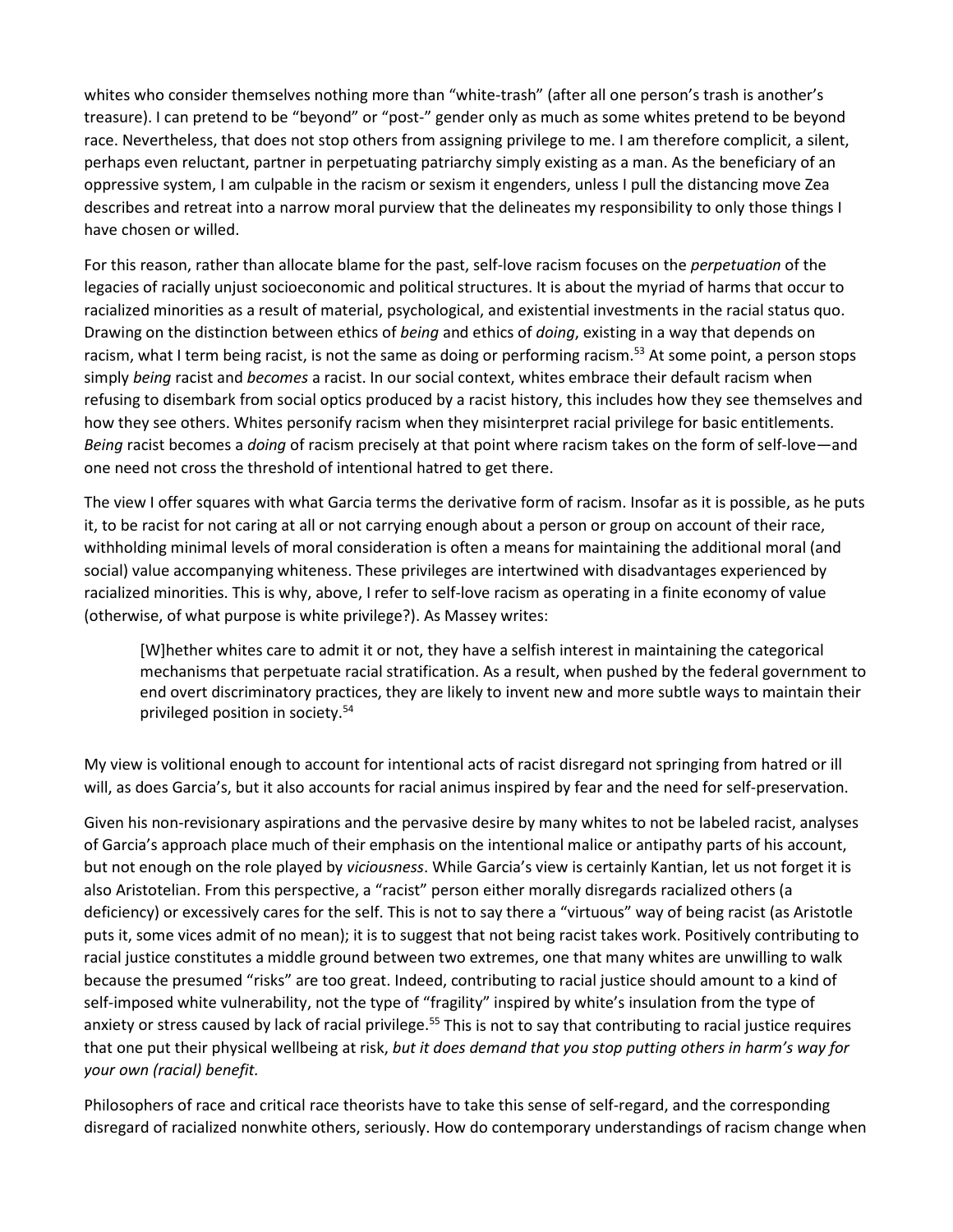we think of it as "self-referential" or "self-oriented"? Was this not really always the purpose of racism? Here, I assume that racial oppression was never an end in itself—perhaps another bold assertion. How do contemporary views on the moral wrong of racism evolve when we stop viewing it in the race-as-hate model and instead focus on more *privileged-based* accounts?

I am inspired by Hay to conclude by suggesting one might have a duty to resist their privilege. I quote Henry David Thoreau:

It is not man's duty . . . to devote himself to the eradication of any, even the most enormous wrong; he may still properly have other concerns to engage him; but it is his duty, at least, to wash his hands of it, and, if he gives it no thought longer, not to give it practically his support. If I devote myself to other pursuits and contemplations, I must first see, at least, that I do not pursue them sitting upon another man's shoulders. I must get off him first, that he may pursue his contemplations too.<sup>56</sup>

Besides suggesting that they come down, I do not know how else to assist someone sitting atop another's shoulders. I provide here no playbook for resisting privilege. Such a task is not the kind of thing one can simply check-off their laundry list or complete with a bit of therapy or diversity training. Devoting one's self to combating racism implies a lifelong commitment, something akin to living the rest of one's life with a disease for which there is no cure. It requires a sense of present-mindedness that must accept that it will undoubtedly fail at getting rid of this sickness but nonetheless finds value in the attempt at overcoming it. All that being said, the proper "washing of hands" requires more than the absence of hatred for nonwhite people.

#### Acknowledgements

This essay was initially presented at the 2015 California Roundtable on Philosophy and Race. I thank its organizers, Falguni Sheth and Michaela Perina, for their support and suggestions. I also thank Theresa Tobin, Tyler Colwell, Phil Mack, Jorge Montiel, Alan Chavoya, Sterling Knox, two anonymous reviewers, and the RPR editorial staff for their support.

#### Footnotes

- 1. The idea of "nation" or nationality quickly assumes racialized and racist proportions in these contexts. See Silva, "Embodying a 'New' Color Line."
- 2. Rousseau, "A Discourse on the Origin of Inequality," 73.
- 3. Massey, *Categorically Unequal*, 6.
- 4. This is a key difference between my account and Shannon Sullivan's. On Sullivan's, the solution to the oppressiveness of whiteness would be found in its positive revaluation. This strikes me, however, as akin to saying that the solution to working-class exploitation will be found in a good bourgeoisie. Capitalists loving themselves "in the right way" is not the solution to class-based oppression because it would not undermine the exploitative and corrupting tendencies of capitalism, and especially those taking place at the structural level. See Sullivan, *Good White People*, 151–62.
- 5. See Feagin, *Racist America*; and Bonilla-Silva, "Rethinking Racism."
- 6. See Bonilla-Silva, *Racism without Racists*.
- 7. See Haney López, *Dog Whistle Politics*.
- 8. Haney López, "Post-Racial Racism," 1025–26.
- 9. Alexander, *The New Jim Crow*, 107–08 (emphasis added).
- 10. Garcia, "The Heart of Racism."
- 11. Ibid, 11.
- 12. Ibid, 6.
- 13. Ibid., 13.
- 14. Ibid, 6.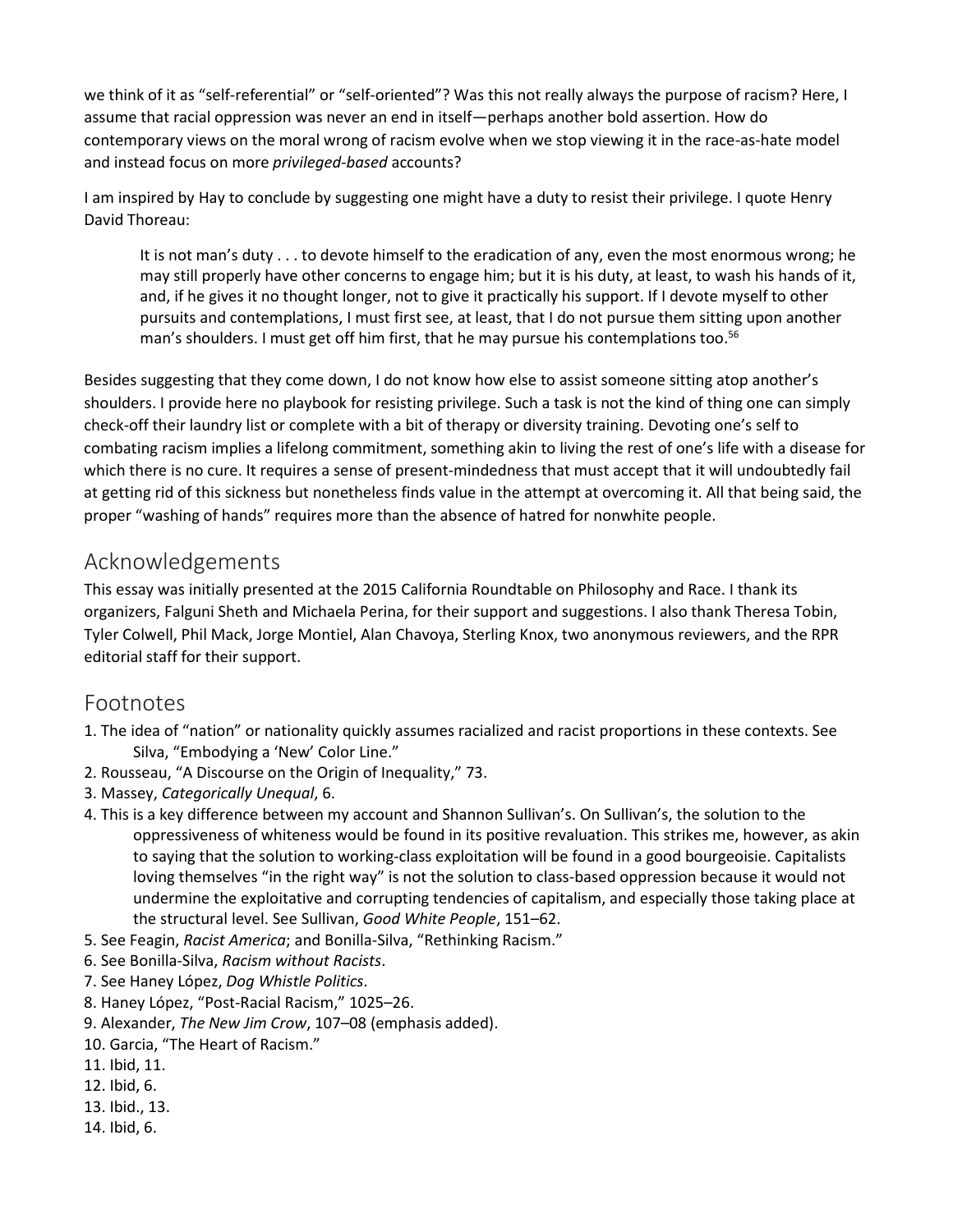- 15. Stikkers, "But I'm Not Racist," 5. See also Yancy, "Elevators."
- 16. Zack, *Thinking about Race*, 47.
- 17. Alexander, *The New Jim Crow*, 108.
- 18. Ibid.
- 19. Haney López, *Dog Whistle Politics*, 42.
- 20. Stikkers, "But I'm Not Racist," 6.
- 21. Milgram, *Obedience to Authority*.
- 22. Tommy Shelby identified racism as an ideology in his criticism of Garcia. My point, however, goes further than Shelby's by noting that not only does racism in general work in ideological ways but more importantly that the conception of *racism as a form of intentional hatred* itself serves a particular ideological function. See Shelby, "Is Racism in the 'Heart'?"
- 23. Haney López, *Dog Whistle Politics*, 42.
- 24. Kim and Sundstrom, "Xenophobia and Racism," 32–33.
- 25. Faucher, "Racism," 407.
- 26. In its more emboldened articulations 'our people' is replaced with 'our race' a point that makes it easy to see that *Mein Kampf* serves as the source for the 14 Words.
- 27. In her analysis of related themes, Ahmed focuses on what she terms "defensive uses of hatred," that is, the way hatred works to unite and bind social collectives albeit through tropes of "love" and "defence against injury." While indebted to her thought, I focus on "love," in particular a corrupt form of self-love, as the source of racism. I am therefore not concerned with cases where hatred is masked as "love." See Ahmed, *The Cultural Politics of Emotion*, 42–61.
- 28. An account and transcript of this event is available here (as of 17 January 2018): https://www.ramseycounty.us/sites/default/files/County Attorney/Yanez Jeronimo 11 16 16.pdf.
- 29. Darryl Pinckney, "Black Lives and the Police," 72.

30. Ibid.

- 31. Trump, "Nationally Televised Oval Office Speech."
- 32. Quoted in Rudolph, "Immigration and Security in the United States," 213.
- 33. See Rudolph, "Sovereignty and Territorial Borders in a Global Age."
- 34. Rousseau, "A Discourse on the Origin of Inequality," 73.
- 35. Frye, *The Politics of Reality*, 67.
- 36. Ibid, 69.
- 37. Hay, "The Obligation to Resist Oppression," 21.
- 38. I am cautious here because scholars are comfortable talking about racial privilege in terms of the absence of basic rights but not as an "additional perk." For example, both Naomi Zack and Michael J. Monahan argue that the idea of privilege typically (and incorrectly, from their view) implies a supplemental benefit beyond what can be expected by the normal course of treatment for all people within a given social and political structure. Instead, they focus on the lack of guaranteed rights for nonwhites, what amounts to their lack of "privilege." Zack and Monahan think that whites are not entitled to anything extra beyond lawful treatment as rights-bearing agents protected by the Constitution. Thus, ending "privilege" for whites is not about bringing them down to a level playing field as much as it is securing the rights of nonwhites. I hesitate to embrace this point since I think there is more to white privilege than Constitutional safeguards. Most notably, the ability to not have to live one's life in contradistinction to that image of you afforded by the white gaze; the luxury of not having to construct a racial identity out of a denigrated ascriptive category. See Zack, *White Privilege*, 3–28; Monahan, "The Concept of Privilege."
- 39. See Orehek et al., "Interdependent Self-Construals."
- 40. Ibid, 265–66.
- 41. Ibid, 272.
- 42. See Stevens, *States without Nations*.
- 43. Ortega y Gasset, *Meditations on Quixote*, 45.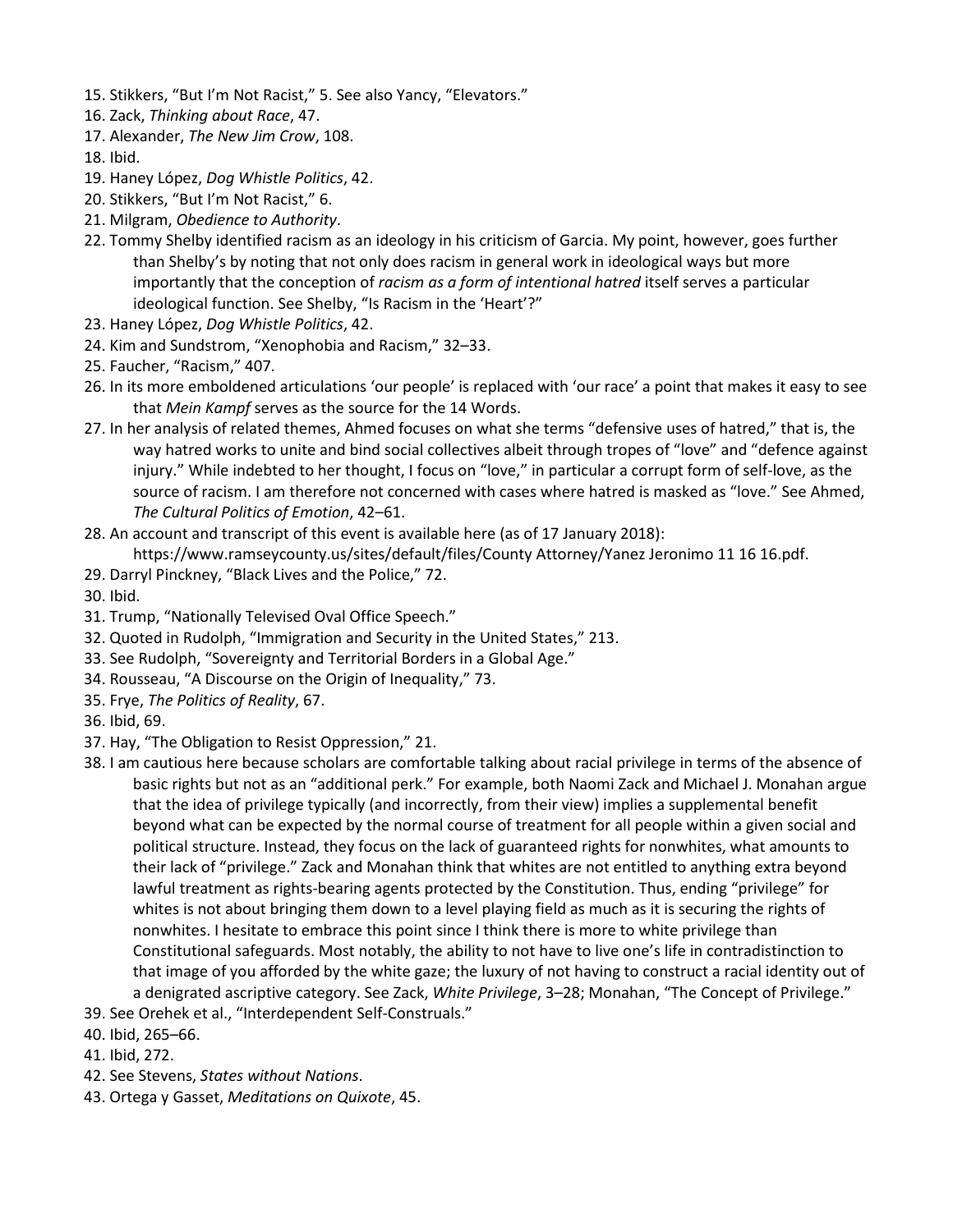- 44. Amidst its various historical renditions, the legal principle, the presumption of innocence, all stem from the following phrase (often credited to a Roman Jurist named Paul): *ei incumbit probatio qui dicit, non qui negat* ("the burden of proof is on the one who declares, not on one who denies").
- 45. By asking one to "man-up," I suggest that they be strong (not weak), independent (not dependent), rational (and not emotional—often you tell a male who is crying to "man up"), and so on. To "man-up" means to take action and not be acted upon; a doer, not something that is done. If pushed to its limits, "manningup" means to not be a sissy, wimp, or even a "pussy." In our patriarchal society, all of the above "positive" attributes are ascribed to masculinity, the so-called negative to femininity. Thus, to exist as "man" requires the denigration of women. Non-whiteness works in the same way. It is a repository of negative values that provide positive meaning to whiteness. See Muhammad, "Where Did All the White Criminals Go?"; Yancy, *Look, a White!*; Yancy, "Elevators"; Bell, *Faces at the Bottom of the Well*; and Bell, "The Racism Is Permanent Thesis."
- 46. Alcoff, *The Future of Whiteness*, 28.
- 47. Coates, *Between the World and Me*, 8.
- 48. For more on flipping the script on whiteness see Yancy, *Look, a White!*, 5.
- 49. Ross, "Innocence and Affirmative Action," 636.
- 50. See Zea, "Philosophy as Commitment."

51. Ibid., 133.

- 52. See Thomas Nagel, *Mortal Questions*. Drawing from Nagel and Zea, I spell out this sense moral responsibility for racism in "Ethical Responsibility, Racism, and the Moral Theatre" (unpublished manuscript).
- 53. See Mayo, *Ethics and the Moral Life*.
- 54. Massey, *Categorically Unequal*, 54.
- 55. See DiAngelo, "White Fragility."
- 56. Thoreau, *Civil Disobedience*, 6.

#### References

Ahmed, Sara. *The Cultural Politics of Emotion*, 2nd ed. Edinburgh: Edinburgh University Press, 2014. Alcoff, Linda Martín. *The Future of Whiteness*. Malden, MA: Polity Press, 2015.

- Alexander, Michelle. *The New Jim Crow: Mass Incarceration in the Age of Colorblindness*. New York: The New Press, 2012.
- Bell, Derrick A. *Faces at the Bottom of the Well: The Permanence of Racism*. New York: Basic Books, 1992.
- Bell, Derrick. "The Racism Is Permanent Thesis: Courageous Revelation or Unconscious Denial of Genocide." *Capital University Law Review* 22 (1993): 571–78.

Bonilla-Silva, Eduardo. *Racism without Racists: Color-Blind Racism and the Persistence of Racial Inequality in America*, 4th ed. Lanham, MD: Rowman and Littlefield, 2014.

- Bonilla-Silva, Eduardo. "Rethinking Racism: Towards a Structural Interpretation." *American Sociological Review*  62(3) (1997): 465–80.
- Coates, Ta-Nehisi. *Between the World and Me*. New York: Spiegel & Grau, 2015.
- DiAngelo, Robin. "White Fragility." *International Journal of Critical Pedagogy* 3(3) (2011): 54–70.

Faucher, Luc. "Racism," in *The Routledge Companion to Philosophy of Race*, ed. Paul Taylor, Linda Martín Alcoff, and Luvell Anderson, 405–22. New York: Routledge, 2018.

- Faucher, Luc, and Edouard Machery. "Racism: Against Jorge Garcia's Moral and Psychological Monism."
- *Philosophy of the Social Sciences* 39(1) (March 2009): 41–62. https://doi.org/10.1177/0048393108328149 Feagin, Joe. *Racist America: Roots, Current Realities and Future Reparations*. New York: Routledge, 2001.

https://doi.org/10.4324/9780203800270

Frye, Marilyn. *The Politics of Reality: Essays in Feminist Theory*. New York: Crossing Press, 1983.

Garcia, J. L. A. "The Heart of Racism." *Journal of Social Philosophy* 27(1) (Spring 1996): 5–45.

https://doi.org/10.1111/j.1467-9833.1996.tb00225.x

Haney López, Ian. *Dog Whistle Politics: How Coded Racial Appeal Have Reinvented Racism and Wrecked the Middle Class*. Oxford: Oxford University Press, 2014.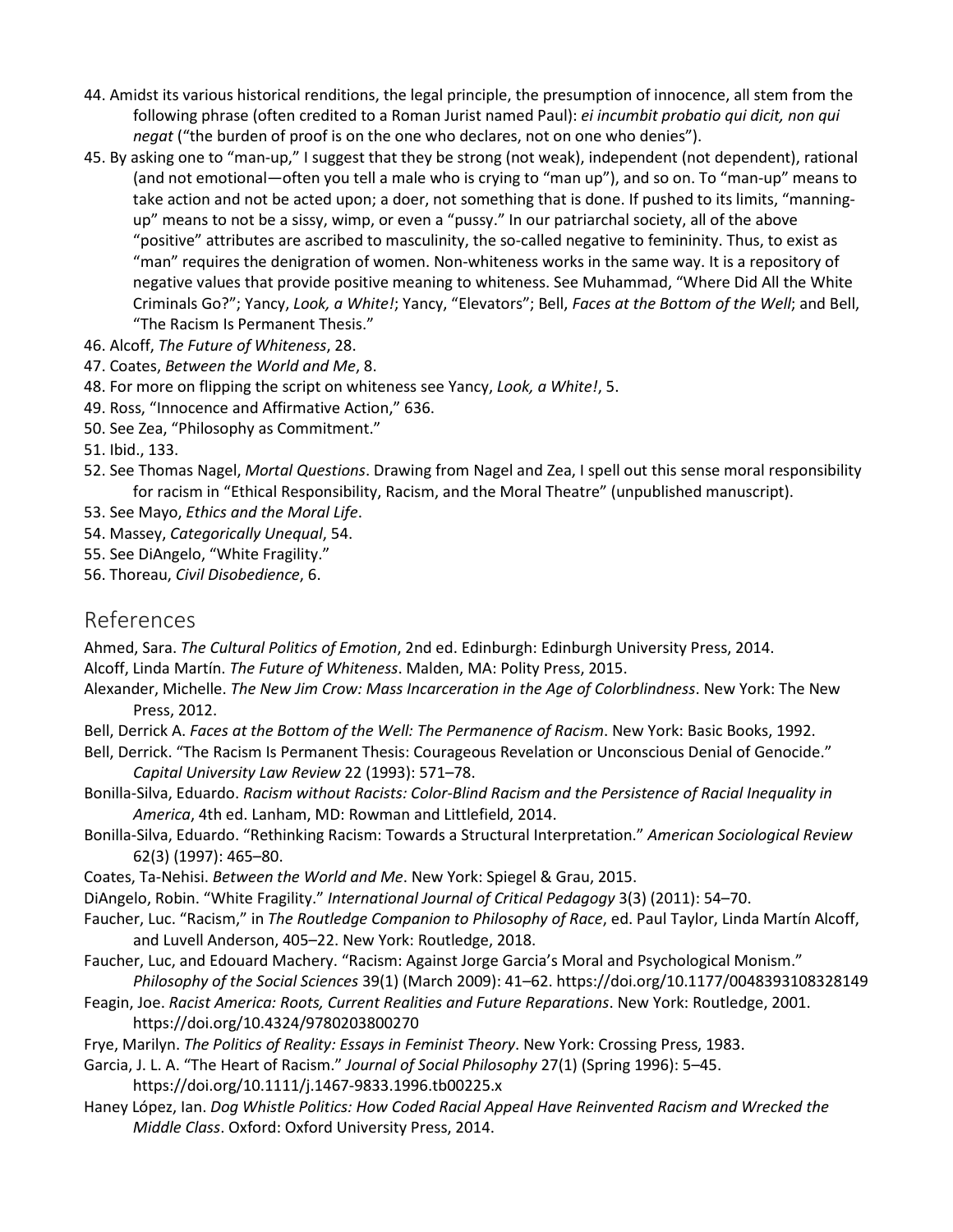- Haney López, Ian. "Post-Racial Racism: Racial Stratification and Mass Incarceration in the Age of Obama." *California Law Review* 98(3) (2010): 1023–74.
- Harris, Cheryl I. "Whiteness as Property." *Harvard Law Review* 106(8) (June 1993): 1707–91. https://doi.org/10.2307/1341787
- Hay, Carol. "The Obligation to Resist Oppression." *Journal of Social Philosophy* 42(1) (2011): 21–45. https://doi.org/10.1111/j.1467-9833.2010.01518.x
- Kim, David Haekwon, and Ronald Sundstrom. "Xenophobia and Racism." *Critical Philosophy of Race* 2(1) (2014): 20–45.
- MacIntyre, Alasdair. "Is Patriotism a Virtue?," in *Patriotism*, ed. Igor Primoratz. Amherst, NY: Humanity Books, 2002.
- Massey, Douglas S. *Categorically Unequal: The American Stratification System*. New York: Russell Sage Foundation, 2007.
- Mayo, Bernard. 1958. *Ethics and the Moral Life*. London: Macmillan.
- Milgram, Stanley. *Obedience to Authority*. New York: Harper Row Publishers, 1974.
- Monahan, Michael J. "The Concept of Privilege: A Critical Appraisal." *South African Journal of Philosophy* 33(1) (2014): 73–83. https://doi.org/10.1080/02580136.2014.892681
- Muhammad, Khalil Gibran. "Where Did All the White Criminals Go? Reconfiguring Race and Crime on the Road to Mass Incarceration." *Souls* 13(1) (2011): 72–90.
- Nagel, Thomas. *Mortal Questions*. Cambridge: Cambridge University Press, 1979.
- Orehek, Edward, Jo A. Sasota, Arie W. Kruglanski, Mark Dechesne, and Leianna Ridgeway. "Interdependent Self-Construals Mitigate the Fear of Death and Augment the Willingness to Become a Martyr." *Journal of Personality and Social Psychology* 107(2) (2014): 265–75. https://doi.org/10.1037/a0036675
- Ortega y Gasset, José. *Meditations on Quixote*, trans. Evelyn Rugg and Diego Marín. New York: W. W. Norton & Company, 1961.
- Pinckney, Darryl. "Black Lives and the Police." *The New York Review of Books* (August 18 2016). https://www.nybooks.com/articles/2016/08/18/black-lives-and-the-police/.
- Ross, Thomas. "Innocence and Affirmative Action," in *Critical Race Theory: The Cutting Edge*, 2nd edition, edited by Richard Delgado and Jean Stefancic, 635–47. Philadelphia: Temple University Press.
- Rousseau, Jean-Jacques. "A Discourse on the Origin of Inequality," in *The Social Contract and The Discourses*, trans. G. D. H. Cole. New York: Everyman's Library, 1993.
- Rudolph, Christopher. "Immigration and Security in the United States," in *Citizenship, Borders, and Human Needs*, ed. Rogers Smith, 211–31. Philadelphia: University of Pennsylvania Press, 2011.
- Rudolph, Christopher. "Sovereignty and Territorial Borders in a Global Age." *International Studies Review* 7 (2005): 1–20. https://doi.org/10.1111/j.1521-9488.2005.00455.x
- Shelby, Tommie. "Is Racism in the 'Heart'?" *Journal of Social Philosophy* 33(3) (2002): 411–20. https://doi.org/10.1111/0047-2786.00150
- Silva, Grant J. "Embodying a 'New' Color Line: Racism, Anti-Immigrant Sentiment, and Racial Identities in the 'Postracial' Era." *Knowledge Cultures* 3(1) (2015): 65–90.
- Stevens, Jacqueline. *States without Nations: Citizenship for Mortals*. New York: Columbia University Press, 2010.
- Stikkers, Kenneth W. "'. . . But I'm Not Racist': Towards a Pragmatic Conception of 'Racism.'" *The Pluralist* 9(3) (2014): 1–17. https://doi.org/10.5406/pluralist.9.3.0001
- Sullivan, Shannon. 2014. *Good White People: The Problem with Middle Class White Anti-Racism*. Albany: State University of New York Press.
- Thoreau, Henry David. *Civil Disobedience and Other Essays*. Mineola, NY: Dover Publications, 1993.
- Trump, Donald. J. "Nationally Televised Oval Office Speech." Available at:

https://www.npr.org/2019/01/08/683230863/transcript-trumps-address-on-border-security-anddemocrats-response. Accessed 8 January 2019.

- Yancy, George. "Elevators, Social Spaces, and Racism: A Philosophical Analysis." *Philosophy & Social Criticism*  34(8) (2008): 843–76. https://doi.org/10.1177/0191453708094727
- Yancy, George. *Look, a White! Philosophical Essays on Whiteness*. Philadelphia: Temple University Press, 2012.